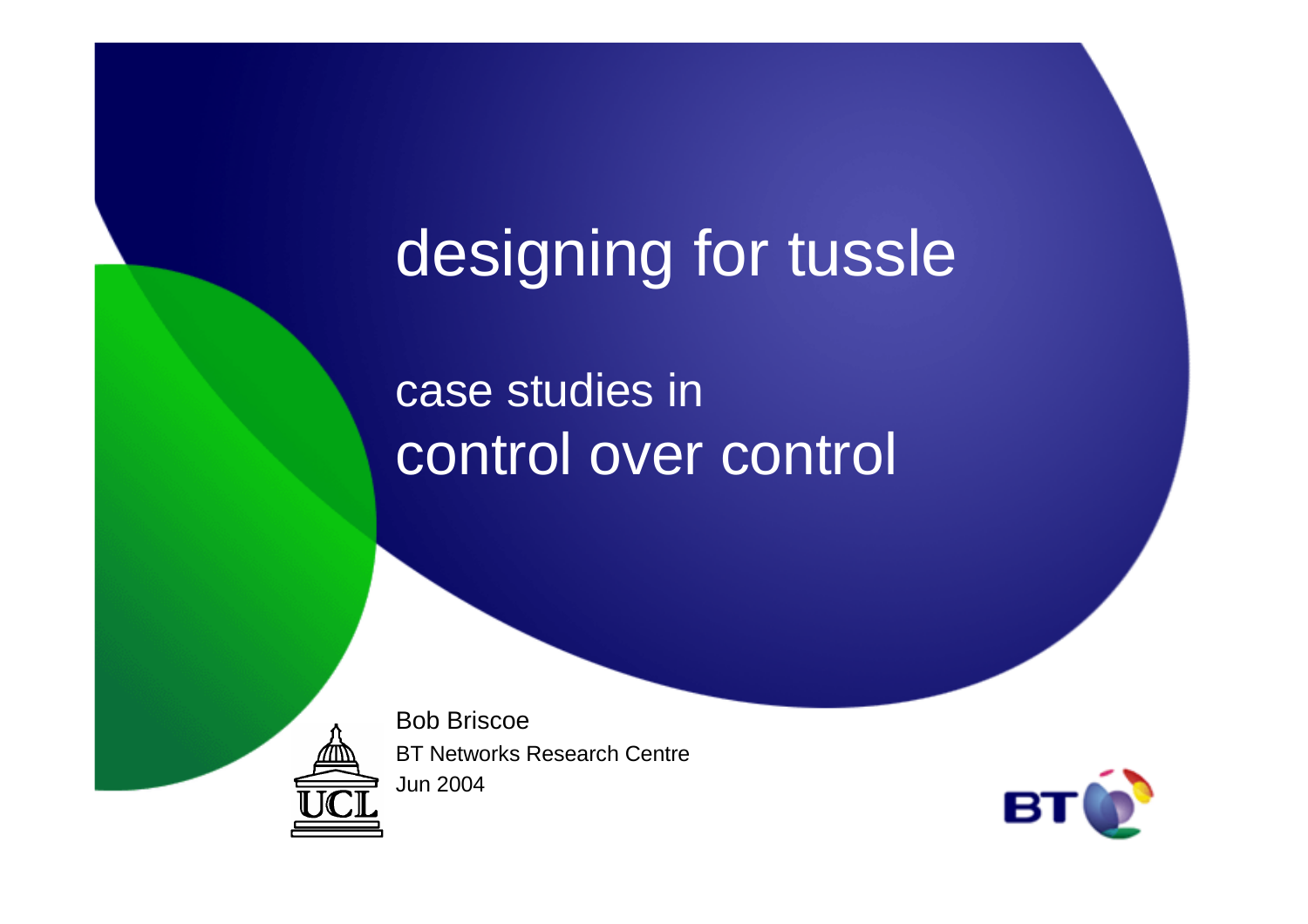#### role of communications research?

- pushing forward bounds of the possible
- help industry/society with comms technology choices
- to make an impact
- not just technical; also social, commercial
	- inseparable interwoven issues
	- ideal: multi-disciplinary expertise
	- sufficient: reasonable cross-discipline awareness
- otherwise will not make impact

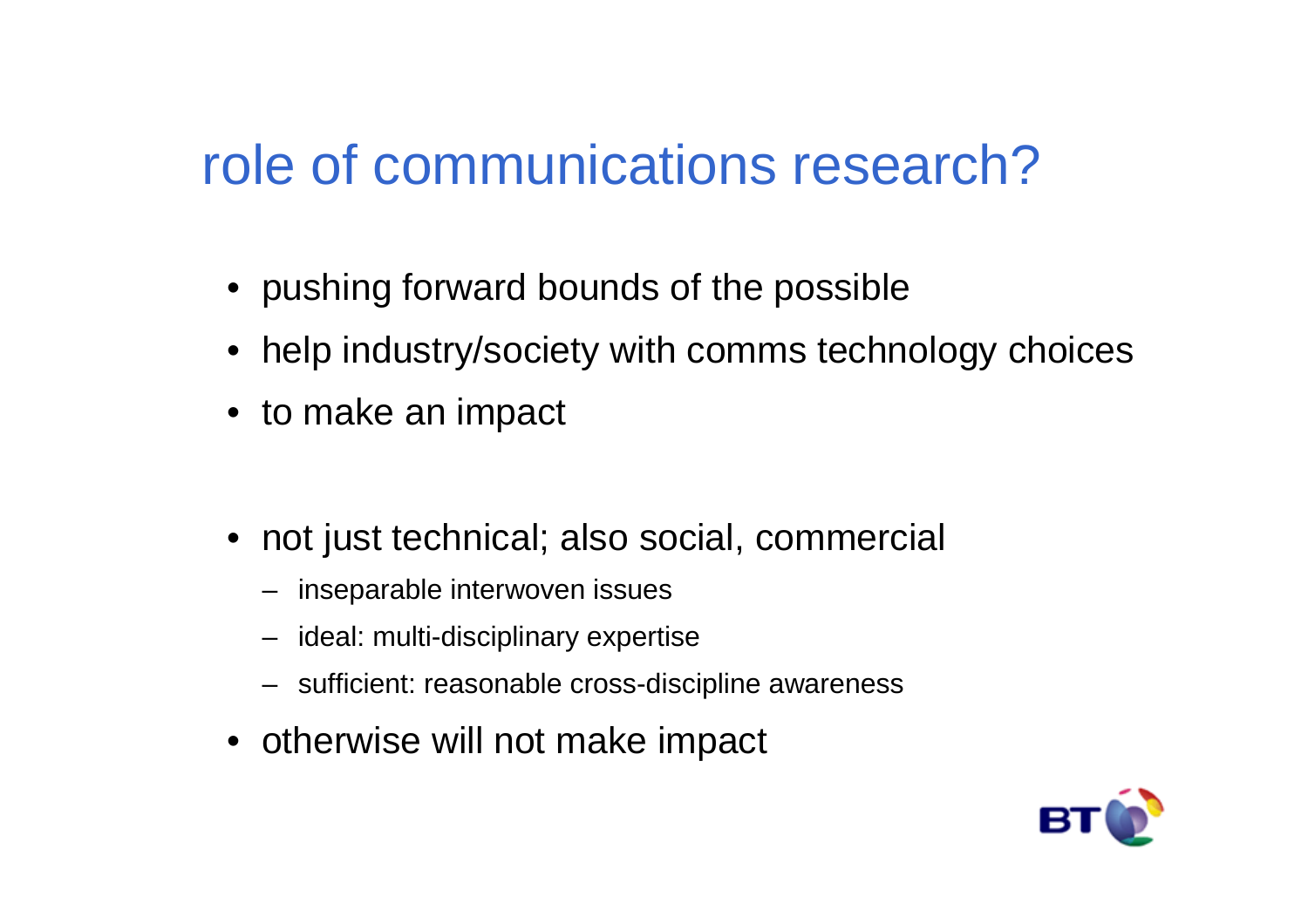#### communications control

• problem: evolvability vs. infrastructure viability & abuse

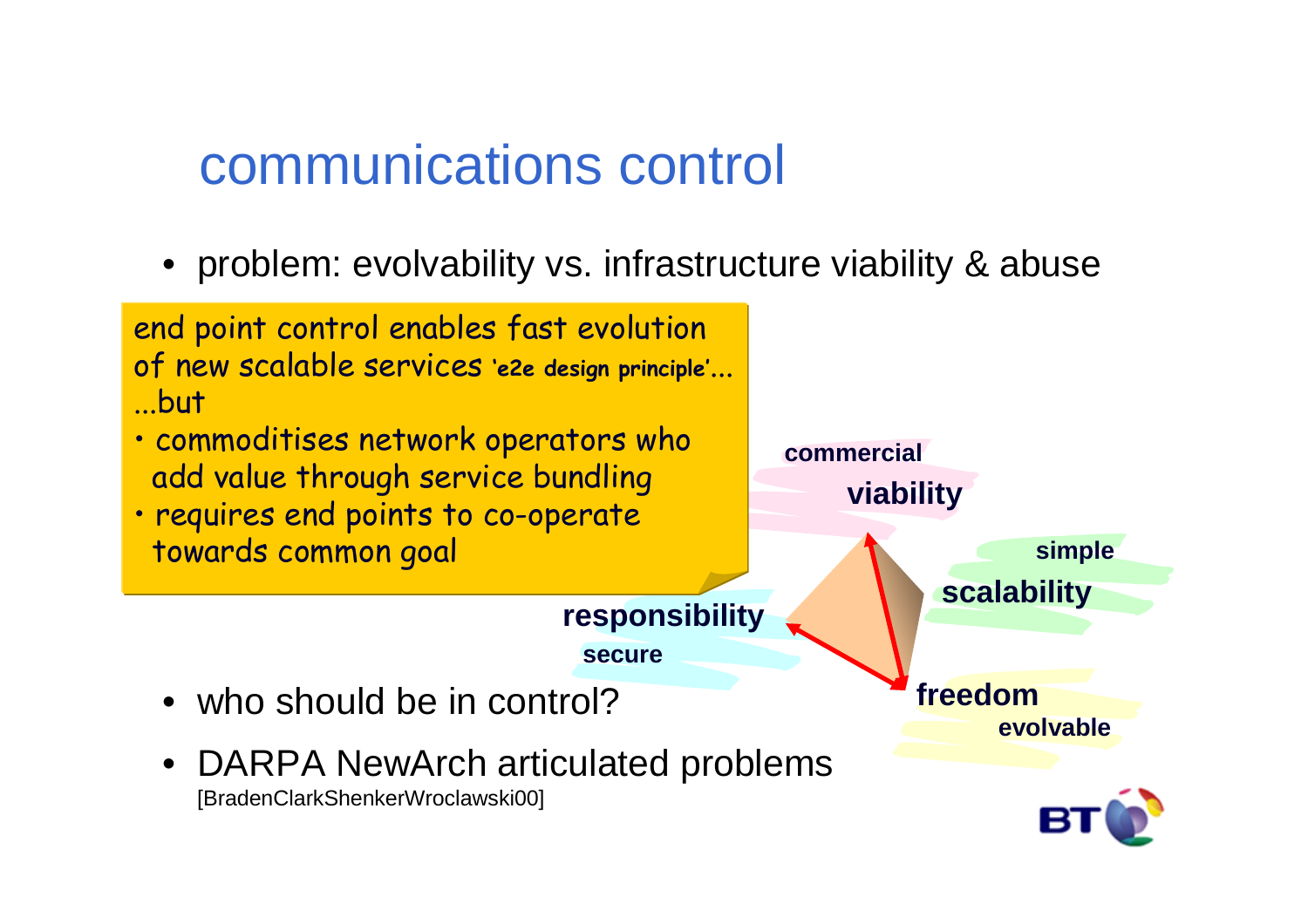#### control assumptions: examples

- authentication: who checks id?
- denial of service attack or congestion?: who decides?
- resource sharing: who decides fairness criterion?
- peer to peer sharing/ad hoc: why share resources?
- end-point vs. middle control: purely technical?
- aim to explicitly state control assumptions

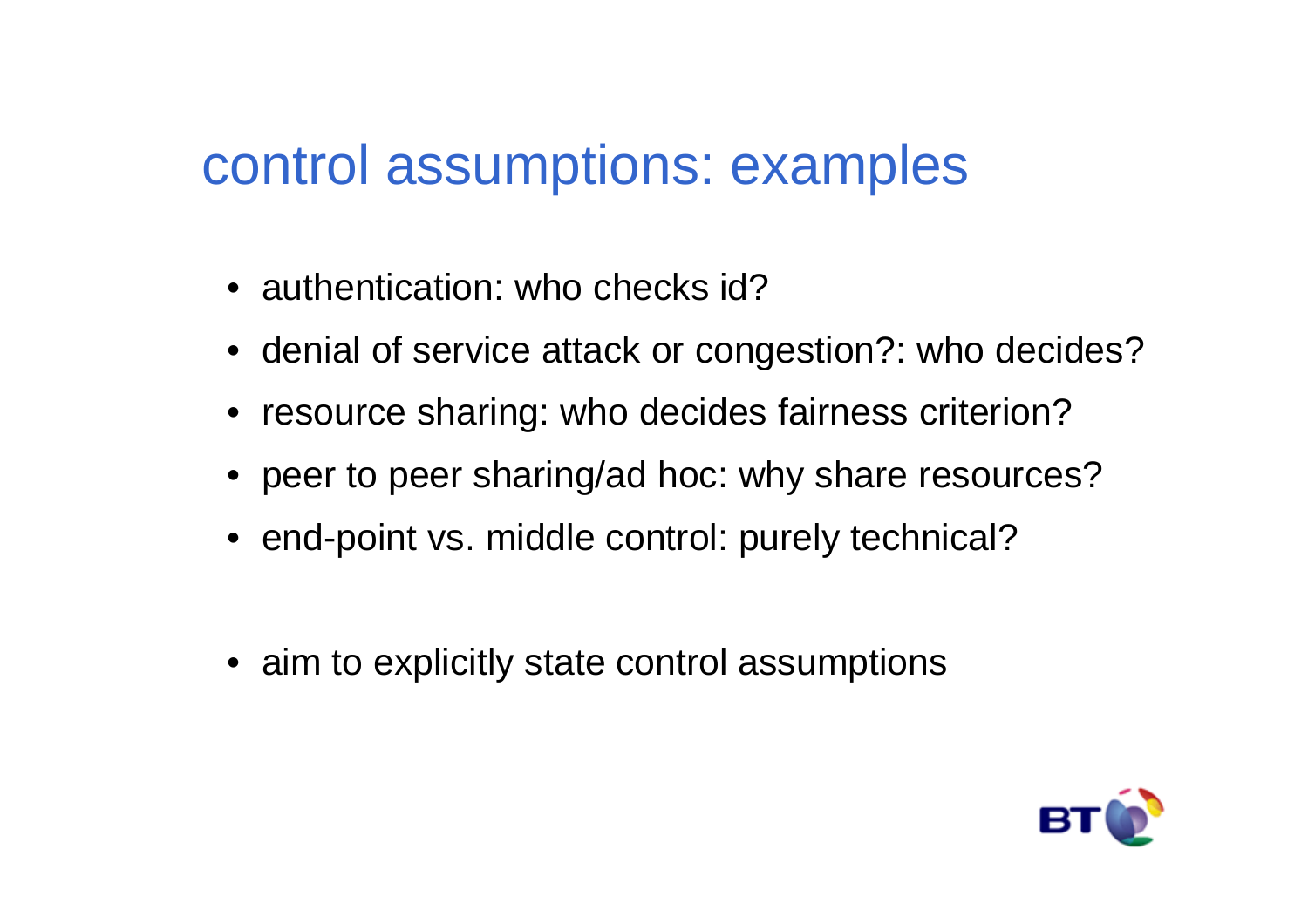#### control assumptions in typical papers

- neutral
- unformed
- unconscious
- conscious unstated
- conscious stated
- $\leftarrow$  not so common
- $\leftarrow$  fine
- worst
- $\leftarrow$  rarely succeeds
- $\leftarrow$  fine
- control over control  $\leftarrow$  subject of this talk
	- decide control model at run-time, not design time
	- improve infrastructure evolvability and viability...

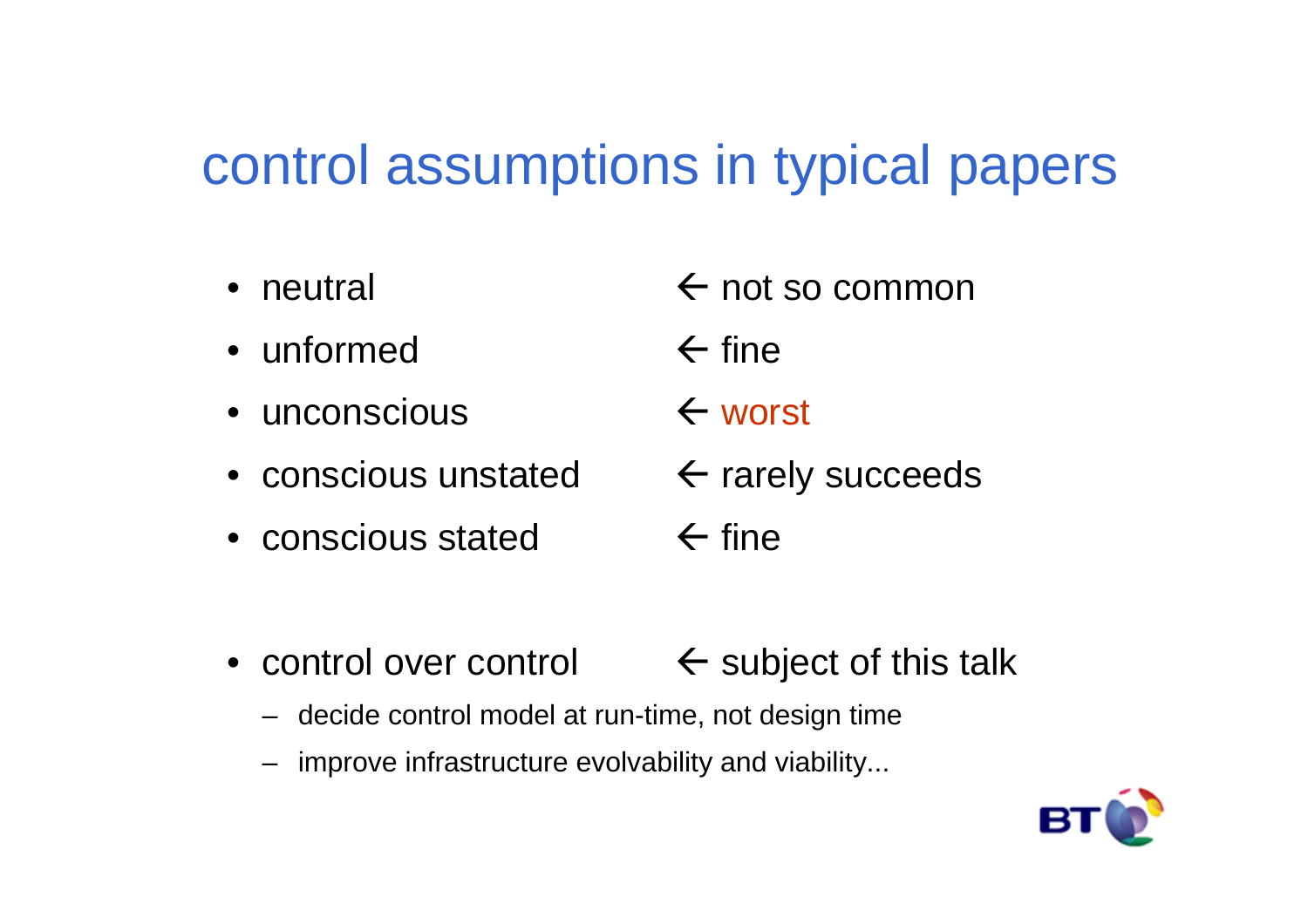#### evolution of evolvability research

 $\bullet$  end to end arguments [SaltzerReedClark84]

• protect generic investment, surrender control to foster innovation

**@end of e2e [ClarkBlumenthal00]** 

- •ends not trusted to co-operate with whole
- •middle needs investment incentive

**Oend of (end of e2e)** [Shenker, Kelly, Varian, Crowcroft, Anderson etc]

• game theoretic mechanism design

**Oargument is the end [ClarkSollinsWroclawskiBraden02]** 

•design for tussle





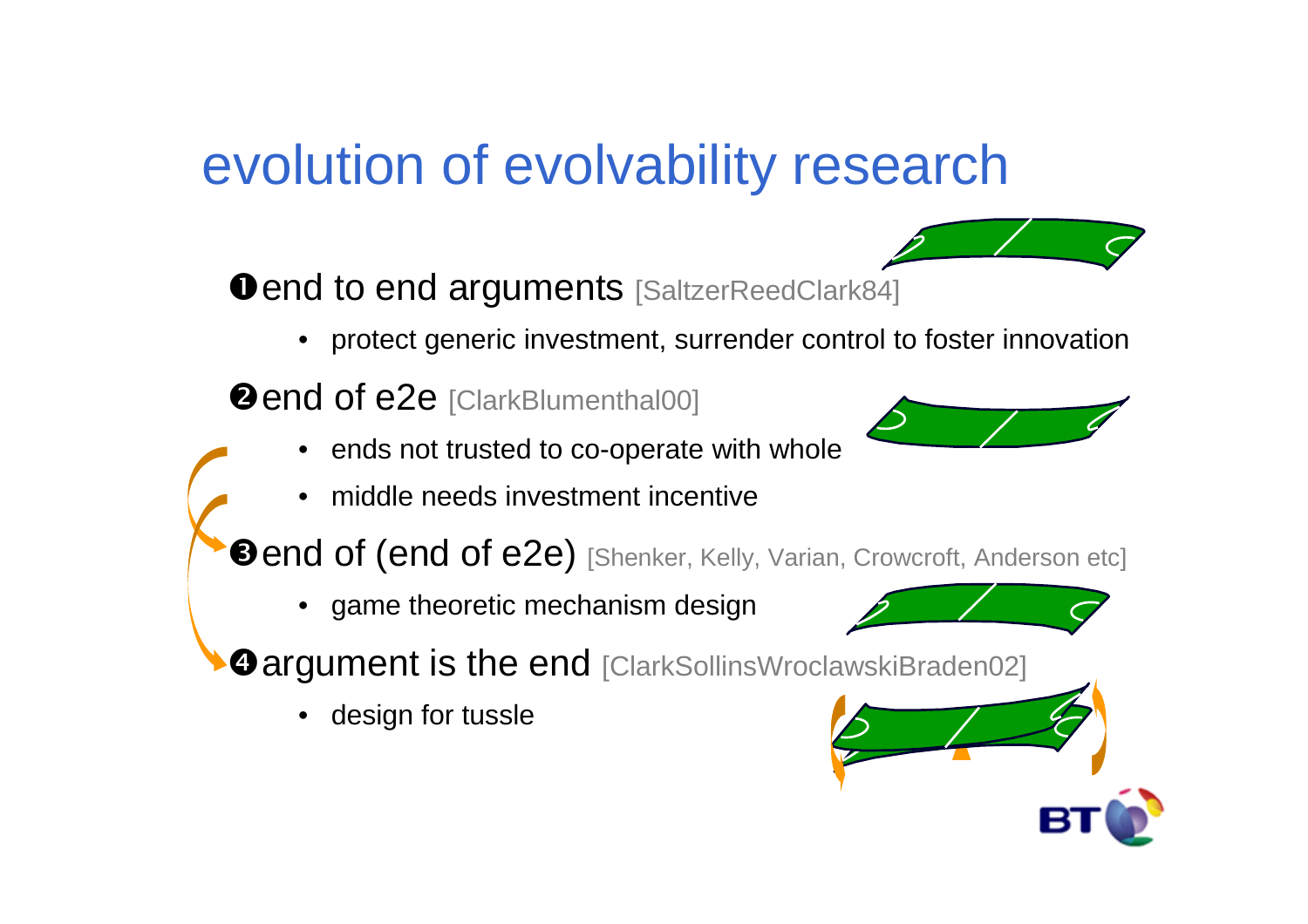#### comms infrastructure control a history of tussle

| centralised (operator)                                          | distributed (customer)            | large        |
|-----------------------------------------------------------------|-----------------------------------|--------------|
|                                                                 | $*$ = with (dumb) central support | scale        |
| <b>legend</b><br>predominant model today                        | feasible range (at large scale)   | feasibility  |
|                                                                 |                                   |              |
|                                                                 |                                   |              |
| $\Box$ (ineffective)                                            | retransmit control                | 1978         |
| (inefficient)                                                   | rate control*                     | 1988         |
|                                                                 | service creation                  | 1994         |
| configuration                                                   |                                   | ?            |
| address alloc                                                   |                                   | <sub>2</sub> |
|                                                                 | authenticity/integrity            | 1994         |
|                                                                 | privacy                           | 1994         |
| session control                                                 |                                   | 1997         |
| comms accounting                                                | (intellg'nt centrl supt)          | 1997         |
| differential quality                                            |                                   | 1997         |
| admission control                                               |                                   | 1999         |
| caching                                                         | (p2p)                             | 1999         |
| denial of service protection                                    |                                   | 2000         |
| geographic location                                             |                                   | 2000         |
| presence                                                        | (inefficient)                     | 2000         |
| unicast forwarding                                              | (p2p)<br>(inefficient)            | 2001<br>2001 |
| multicast forwarding                                            | (p2p)                             | 2001         |
| access net routing                                              |                                   | 2003         |
| service accounting                                              | (D2p)<br>(theoretical)            | 2003         |
| access net provisioning (open spectrum)<br>broadcast forwarding | (p2p)                             |              |
|                                                                 |                                   | n/a          |
| core routing<br>core provisioning                               |                                   | n/a<br>n/a   |
|                                                                 |                                   |              |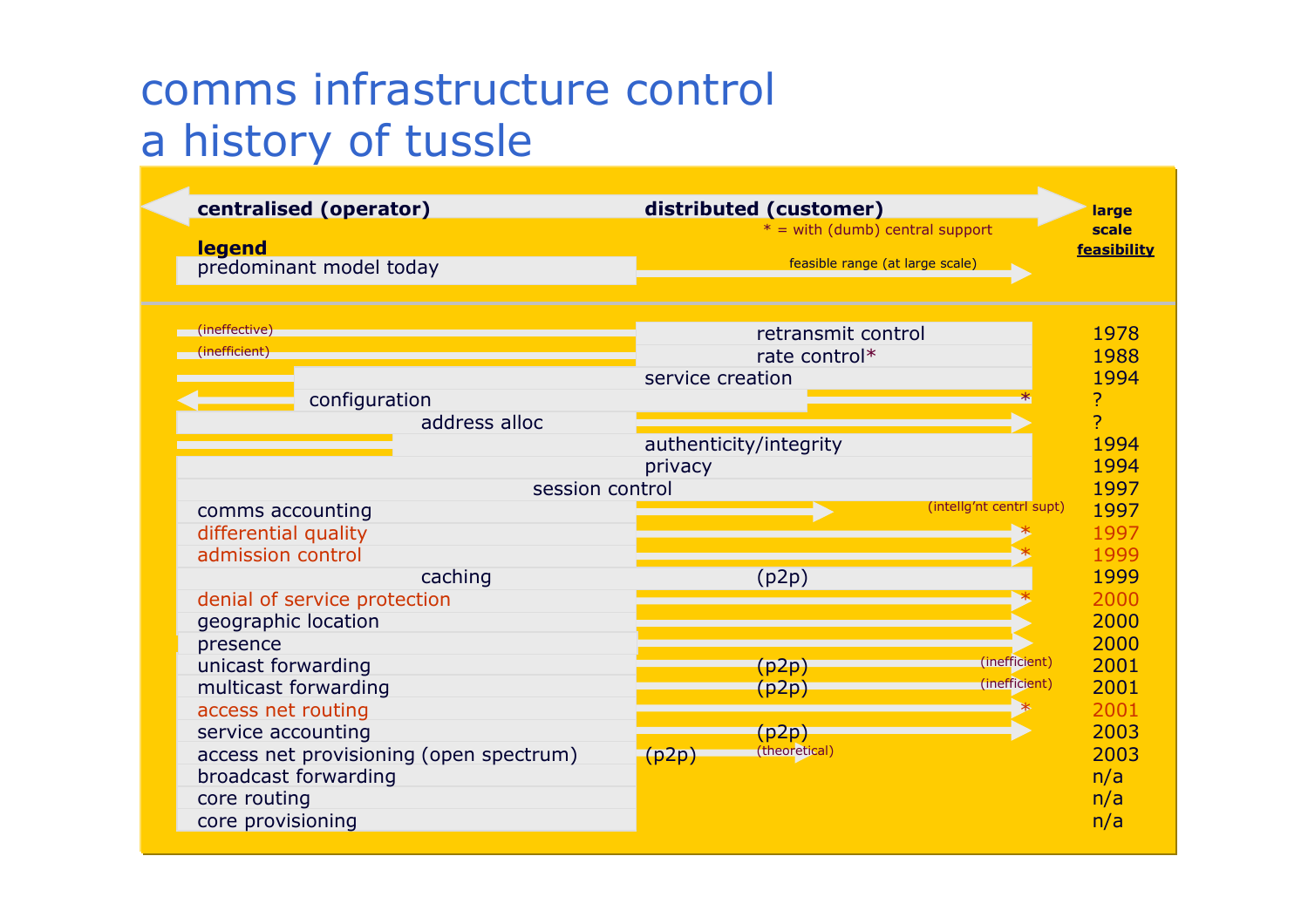#### spectrum of control



• can also move control to intermediate points

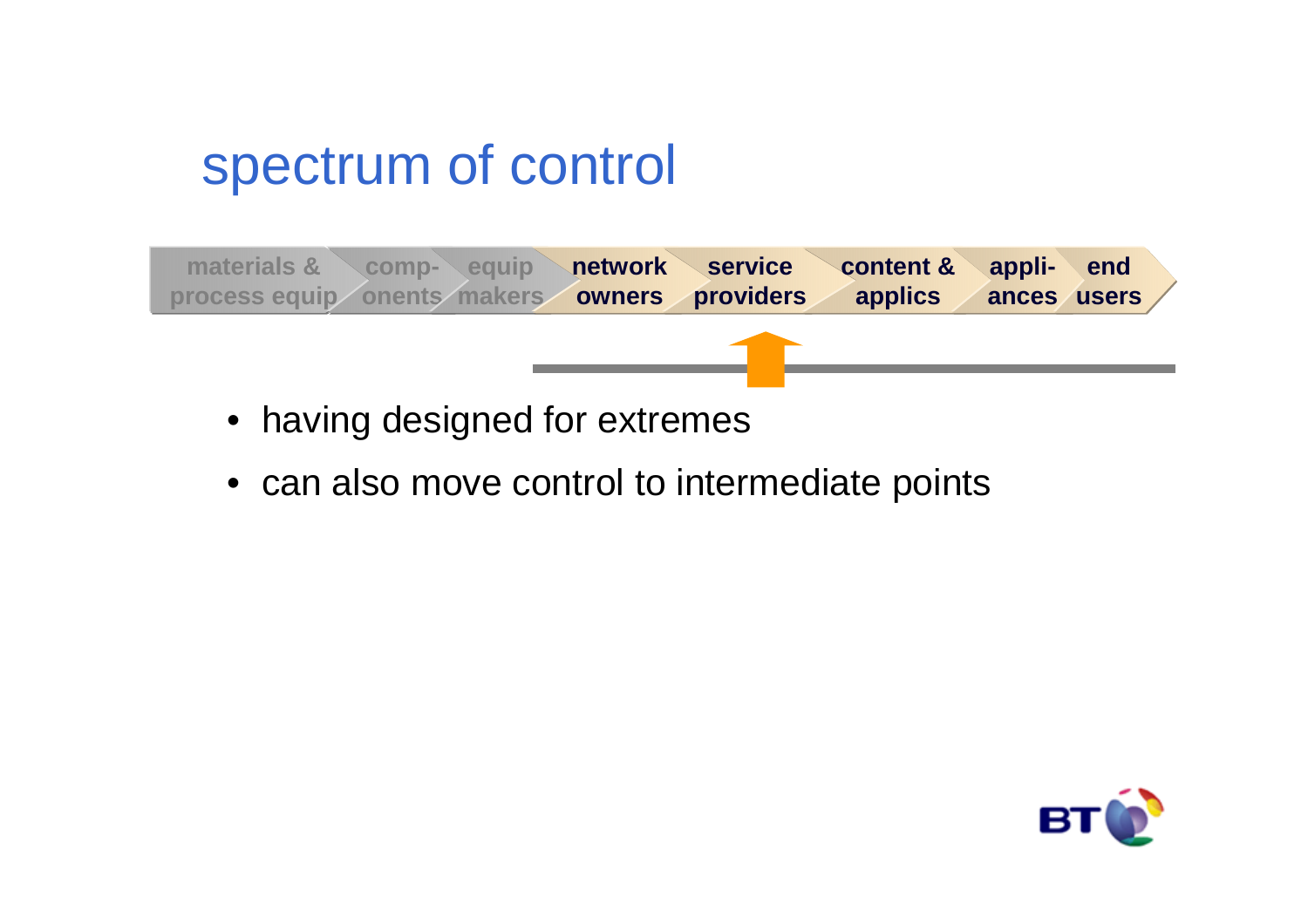# case study: denial of service mitigation

#### $\bullet$ e2e: iTrace: ends: detection& trace; middle: previous hop

- •1:1M data packets trigger ICMP iTrace packet at each router
- •message to dest address giving present & previous hop address
- dest under attack can trace back to earliest honest address on path
- push-back filters into network
- **@e2e problems** 
	- •ends not trusted: spoof attack to install false filters
	- •middle needs incentive to invest in iTrace upgrades

#### **Be2e fixed**

- authenticate filter requests hop by hop
- **O** design for tussle
	- move detection & trace to proxy one notch in from ends

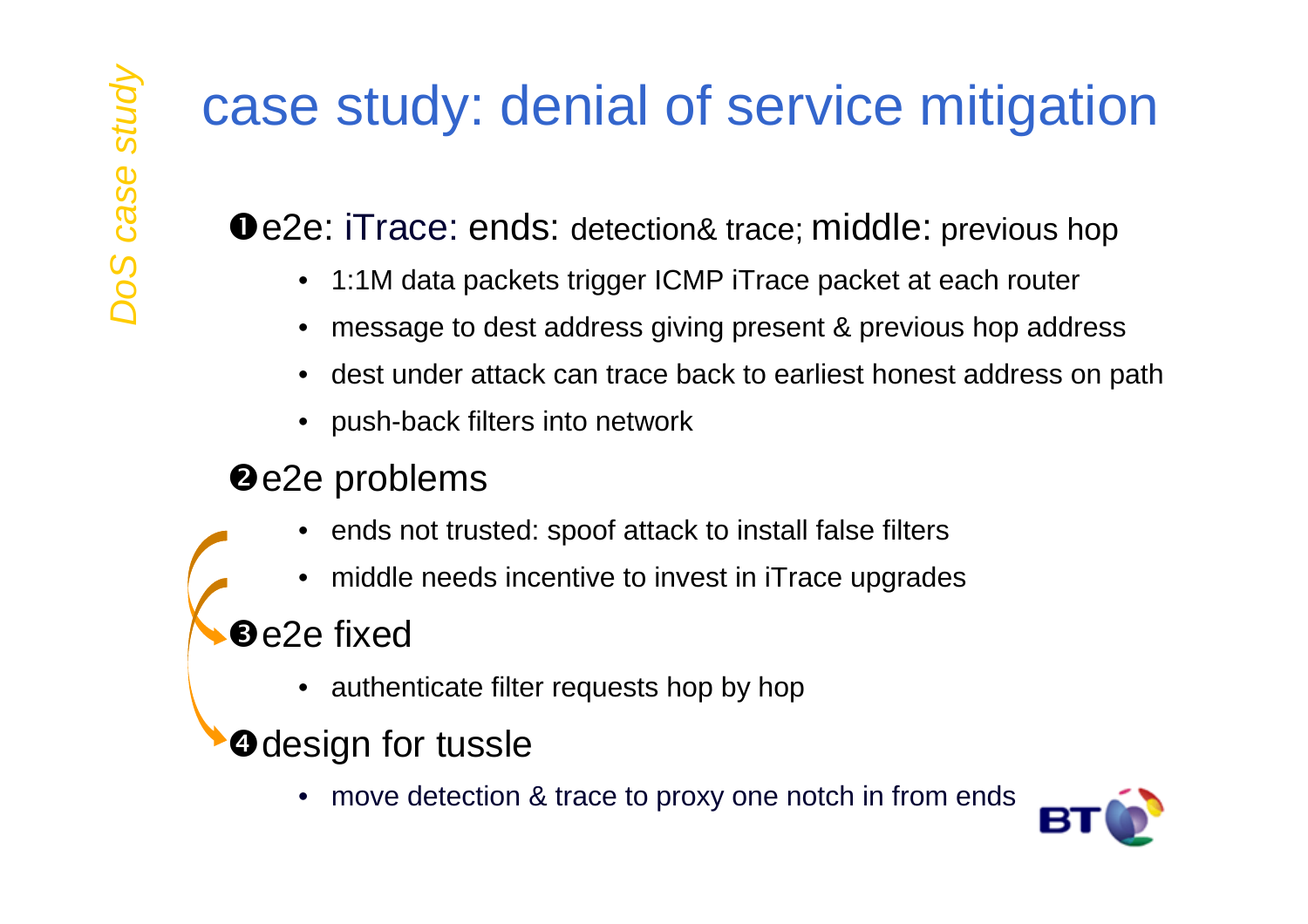

DoS case study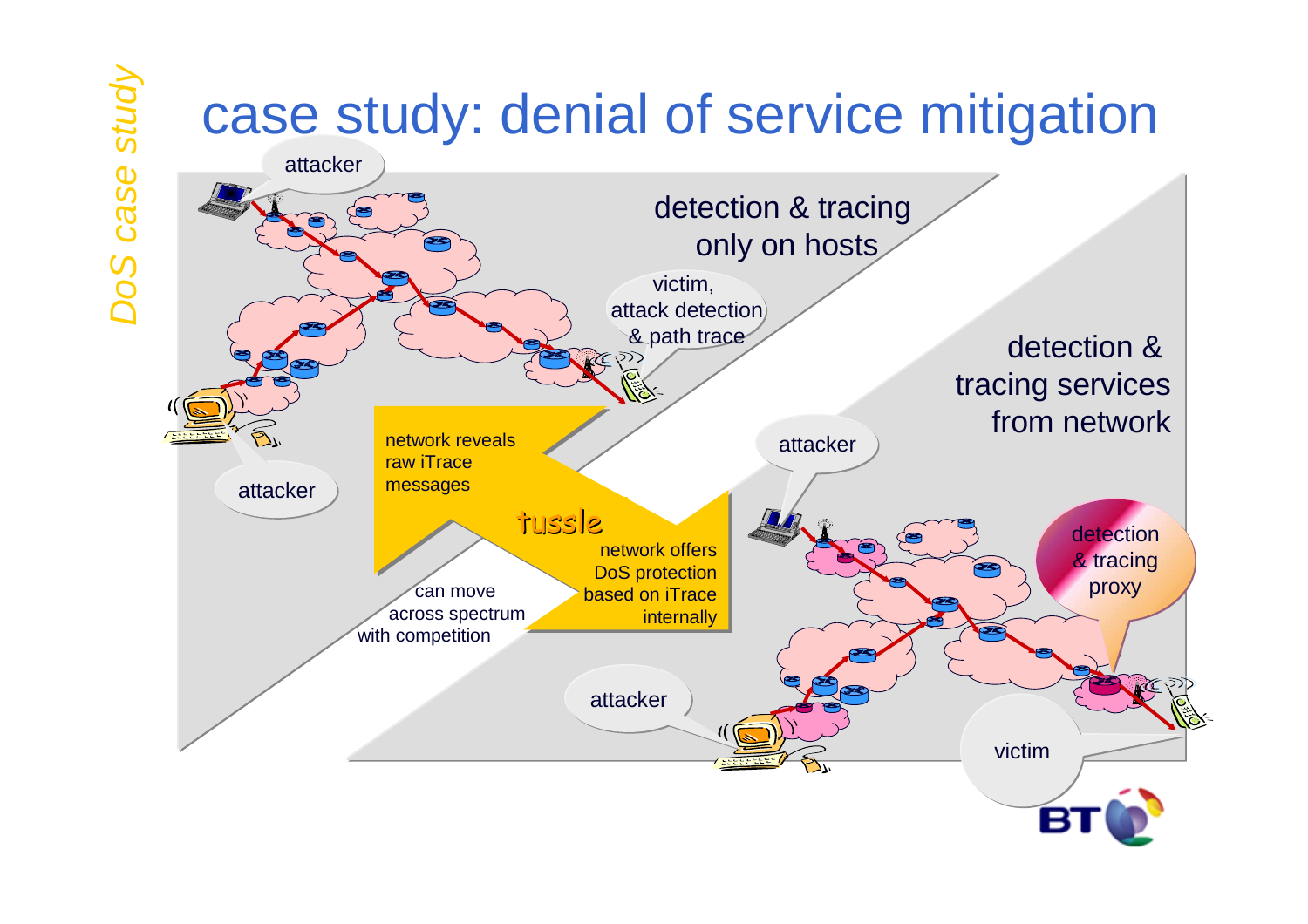# case study: contractual mobility

access routing case studyaccess routing case study



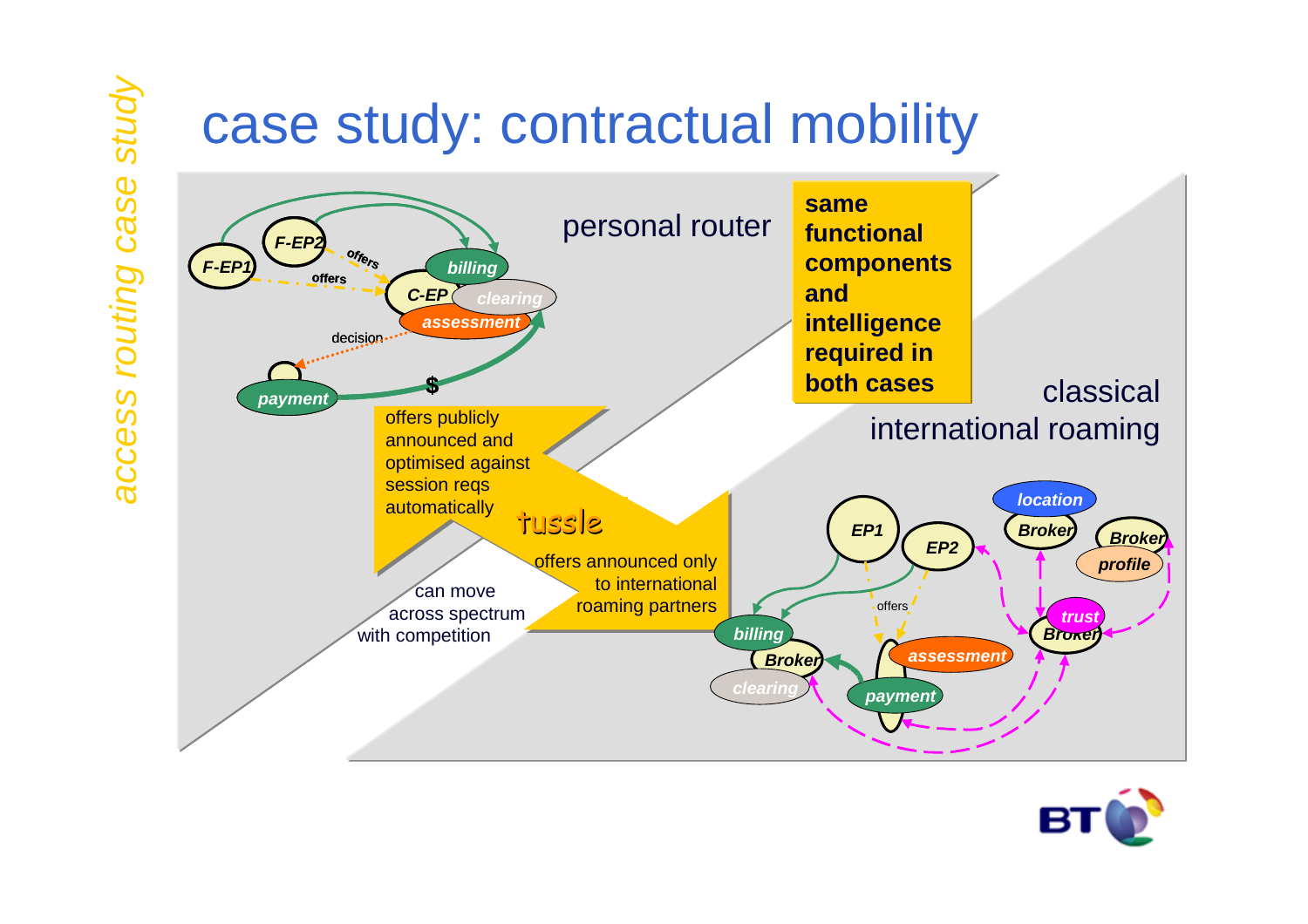# case study: quality of service

content & Qosse study: quality of service<br>  $\frac{6}{3}$  materials & comp- equip network service content & appli- end<br>  $\frac{6}{3}$  process equip onents makers owners providers applics ances users<br> **O** e2e: TCP/IP: ends: congestion control

 $\mathbf 0$ e $2$ e:  $\mathsf{TCP}$ /IP: ends: congestion control; middle: forwarding

• transmission control protocol (TCP) [VanJacobsen88] explicit congestion notification (ECN) [Floyd94]

#### **@e2e problems**

- •ends not trusted: VoIP free-riding
- • middle needs investment incentive**Intserv** [BradenClarkShenker94]**, Diffserv** [ClarkWroclawski97]

#### **Be2e fixed**

• shadow pricing, proportional fairness [GibbensKelly99]

#### **O** design for tussle

- guaranteed QoS synthesis [Karsten02]
- •control over control [Briscoe02]

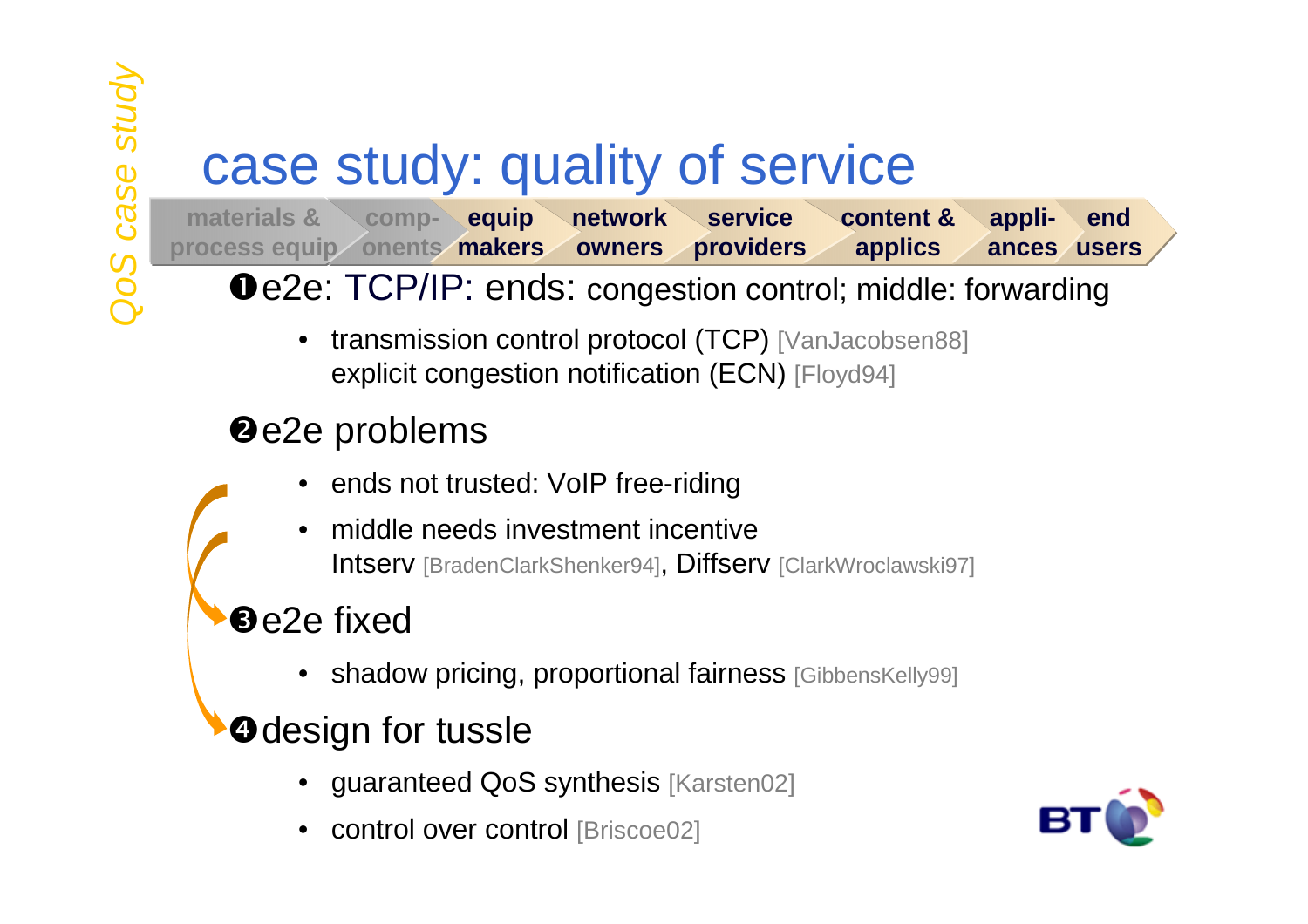#### QoS context: cost realities



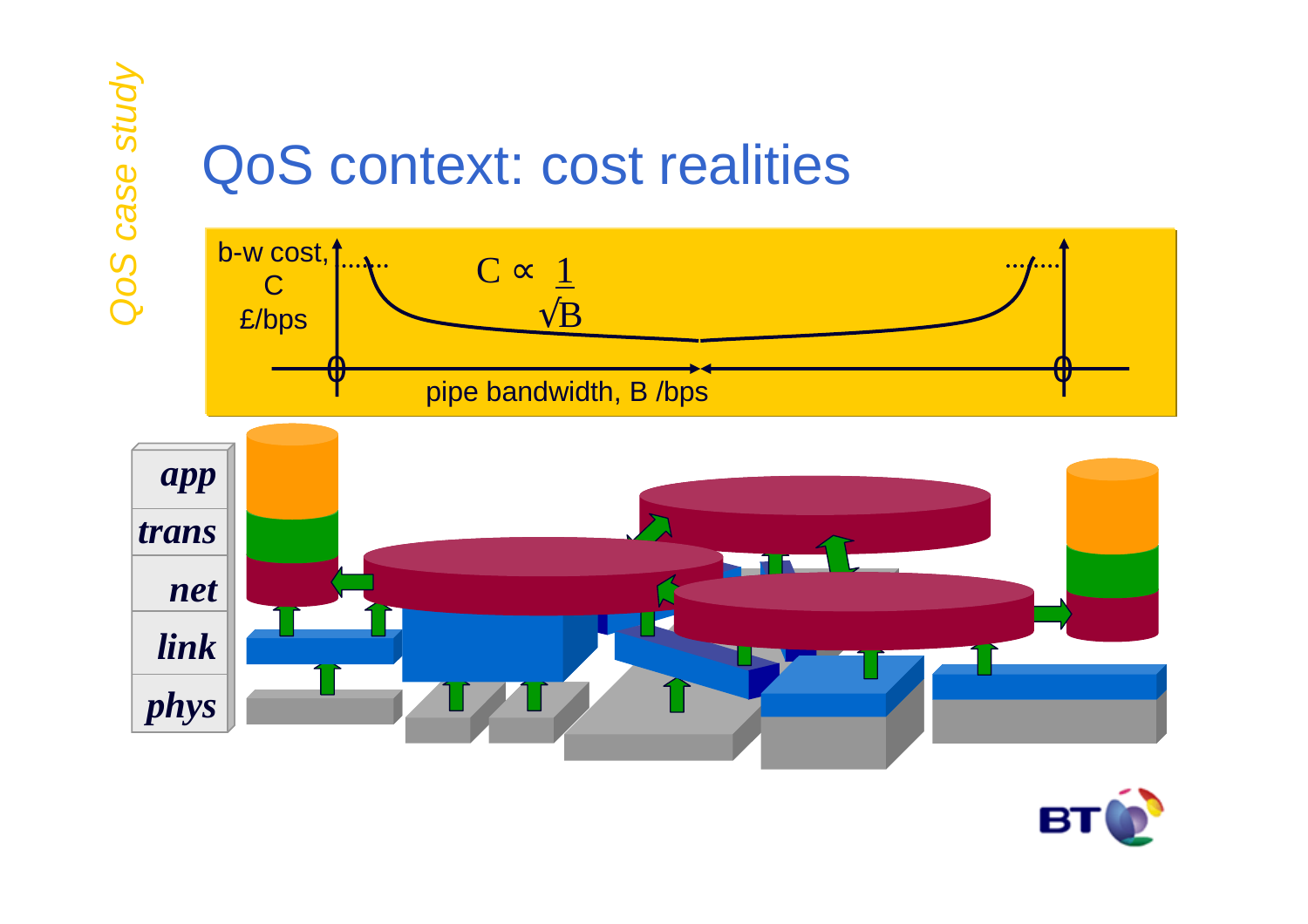# User 2 b/w $\frac{1}{25}$ <br>  $\frac{1}{25}$ <br>  $\frac{1}{25}$ <br>  $\frac{1}{25}$ <br>  $\frac{1}{25}$ <br>  $\frac{1}{25}$ <br>  $\frac{1}{25}$ <br>  $\frac{1}{25}$ <br>  $\frac{1}{25}$ <br>  $\frac{1}{25}$ <br>  $\frac{1}{25}$ <br>  $\frac{1}{25}$ <br>  $\frac{1}{25}$ <br>  $\frac{1}{25}$ <br>  $\frac{1}{25}$ <br>  $\frac{1}{25}$ <br>  $\frac{1}{25}$ <br>  $\frac{1}{25}$ <br>  $\frac{1$ TCP: business model



User 1 bandwidth (shorter round trip time,  $\, \mathcal{T}_\eta \,$ 

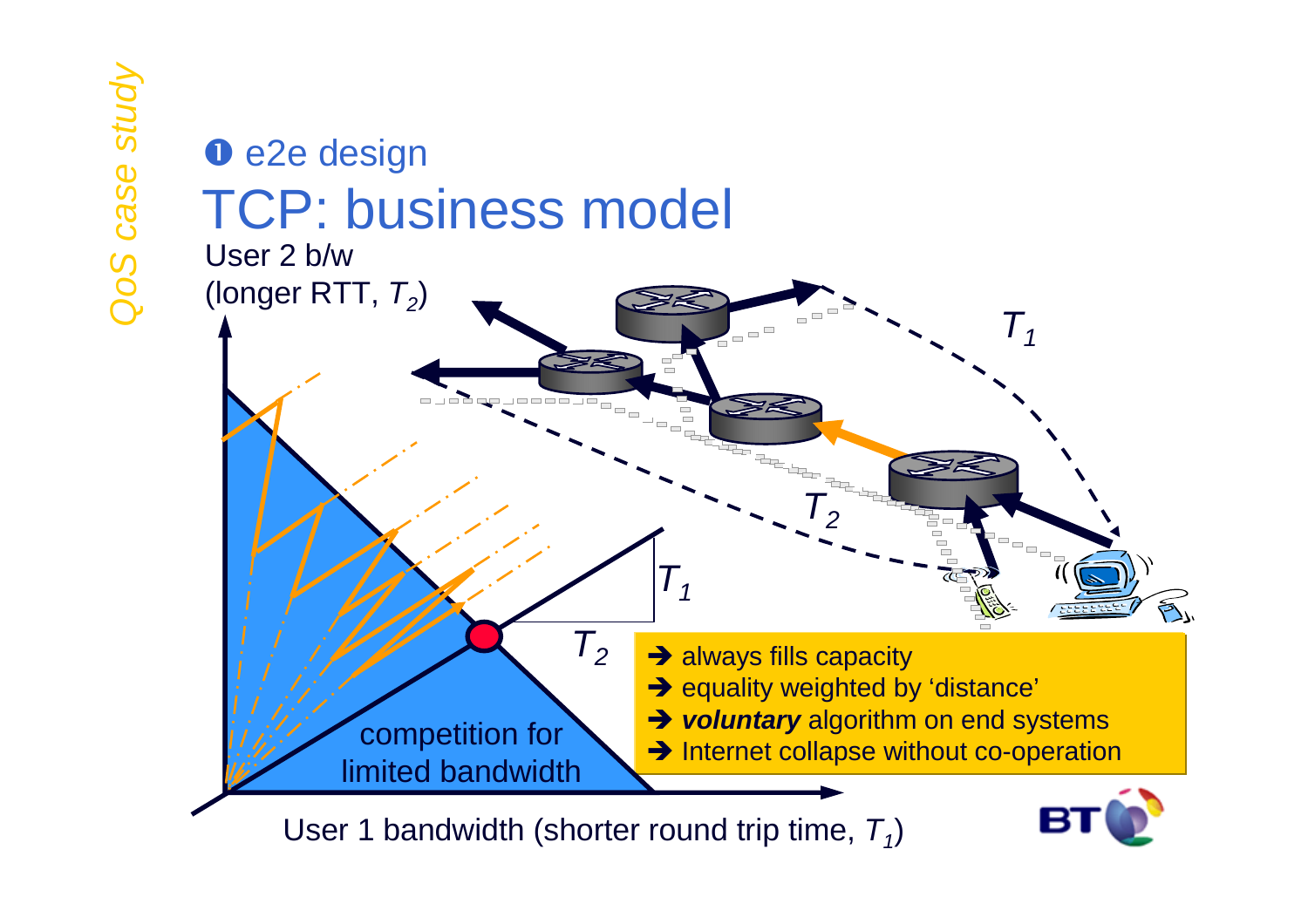#### **a** e2e problems greed breeds policing

- voice over IP
	- $\bullet$ if experience congestion, send more
- integrated services
	- users reserve path resources (ReSerVation Protocol)
	- $\bullet$ networks control admission then police traffic
- differentiated services
	- provision prioritised logical classes of service
	- traffic classified (Diffserv field in IP) and policed
	- congestion avoided for higher classes, usually
- middle takes control
	- •can vertically integrate with media business

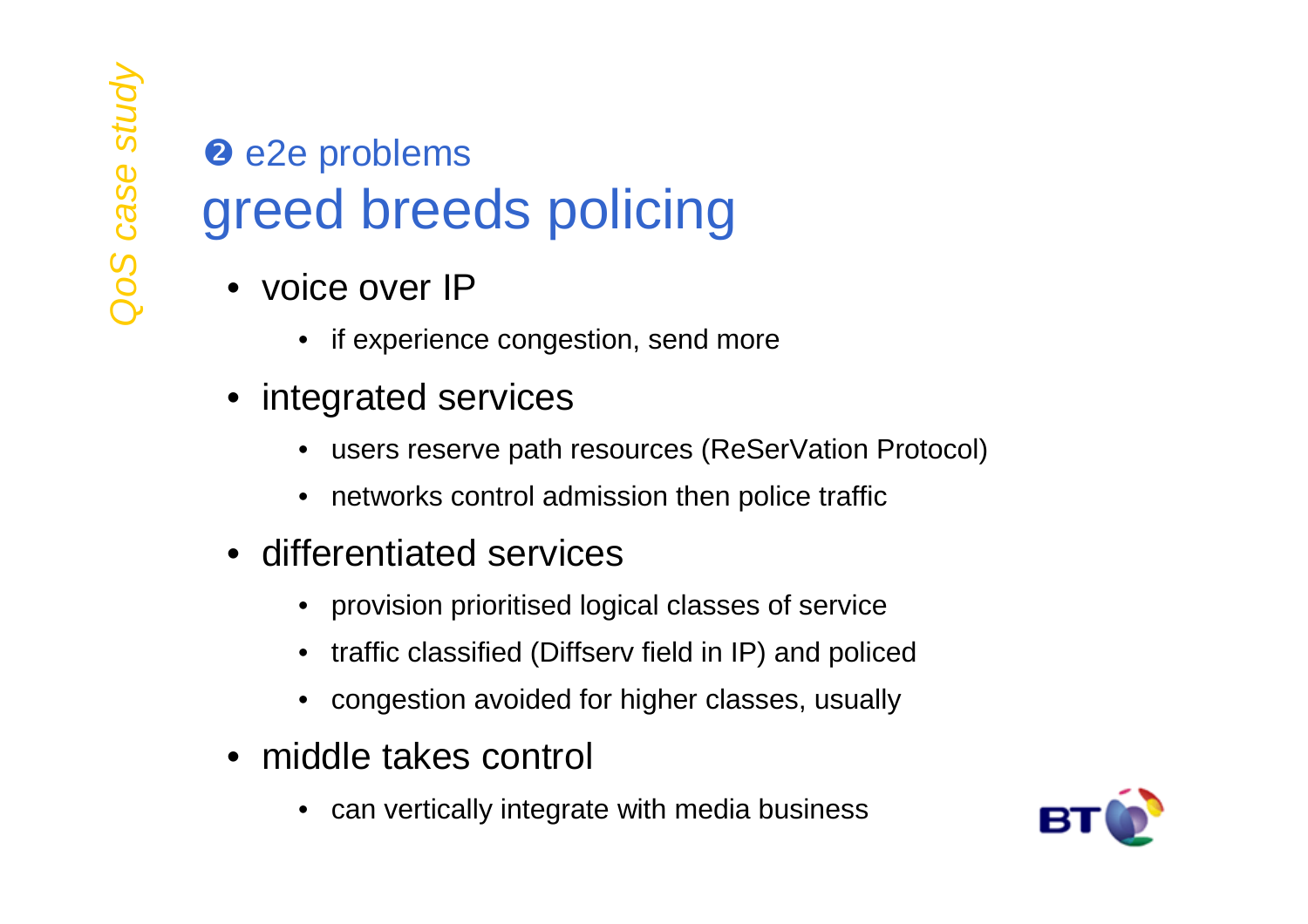# $\frac{1}{2}$ <br>  $\frac{1}{2}$ <br>  $\frac{1}{2}$ <br>  $\frac{1}{2}$ <br>  $\frac{1}{2}$ <br>  $\frac{1}{2}$ <br>  $\frac{1}{2}$ <br>  $\frac{1}{2}$



• **without ECN: first sign of congestion is loss**

- **with ECN: mark packets randomly as congestion builds**• with ECN:
- **2001: ECN standardised into IP & TCP**
- $\bullet$  extensible for marking *before* congestion onset (virtual queue)

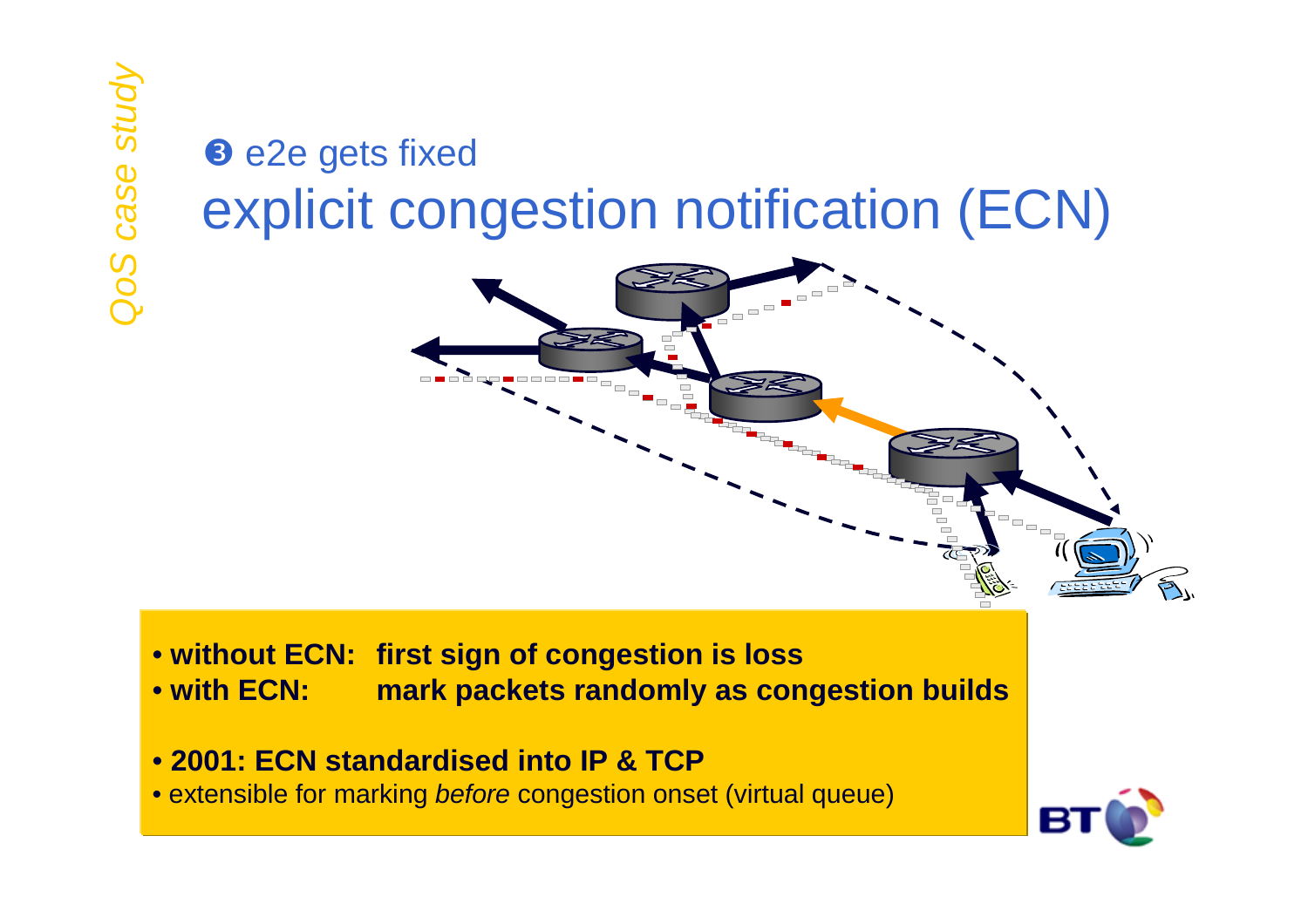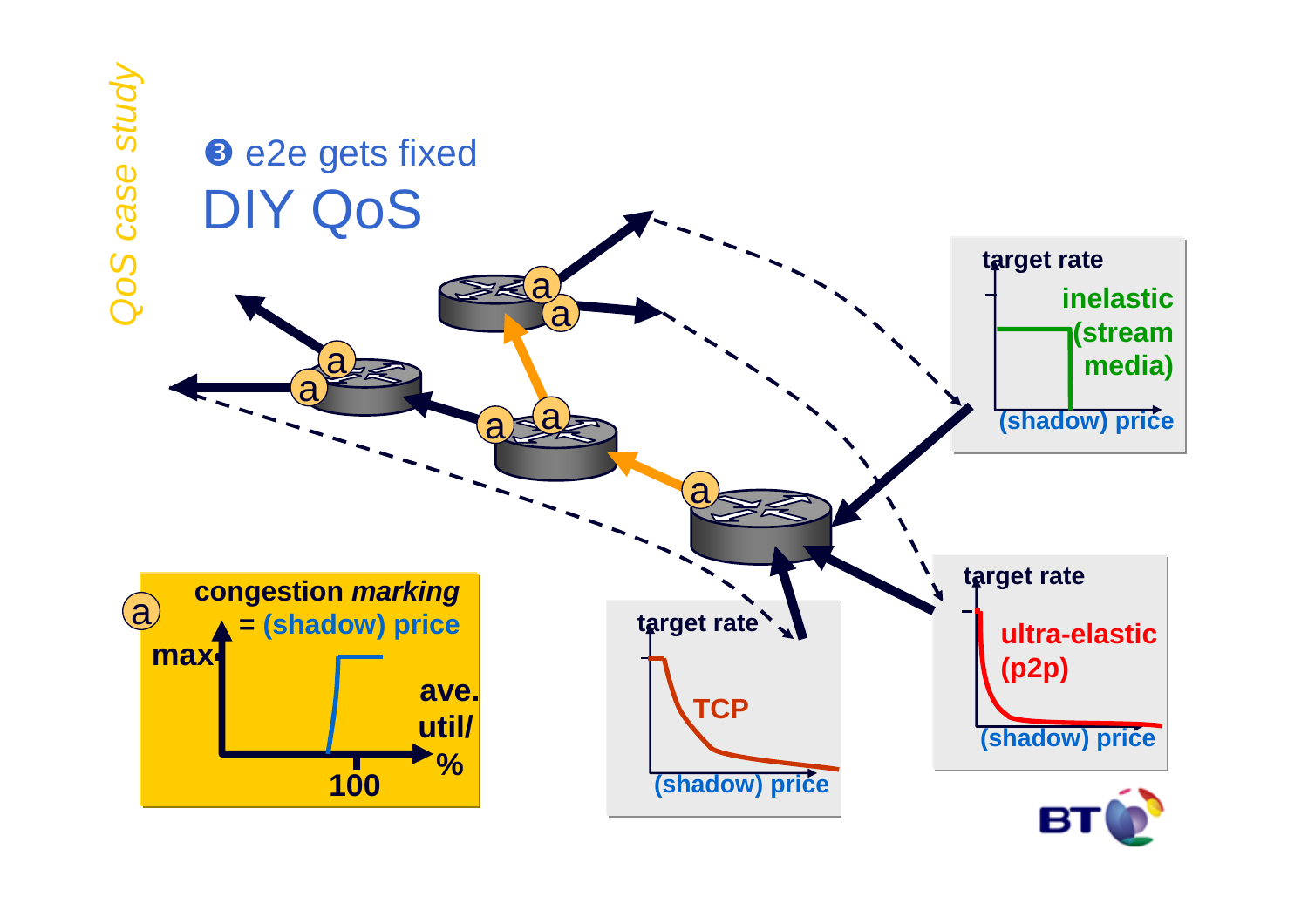#### **design for tussle** guaranteed QoS synthesis•

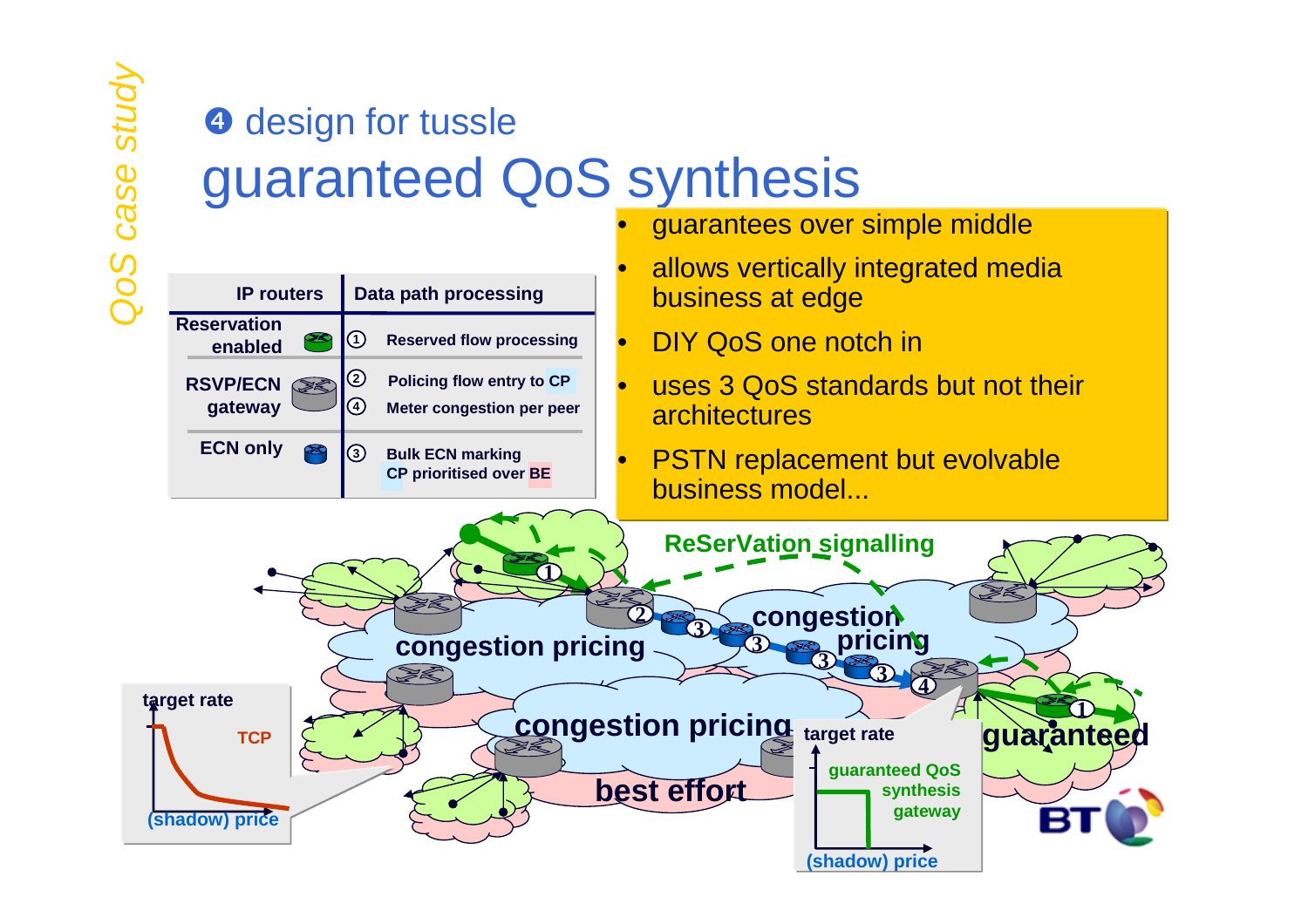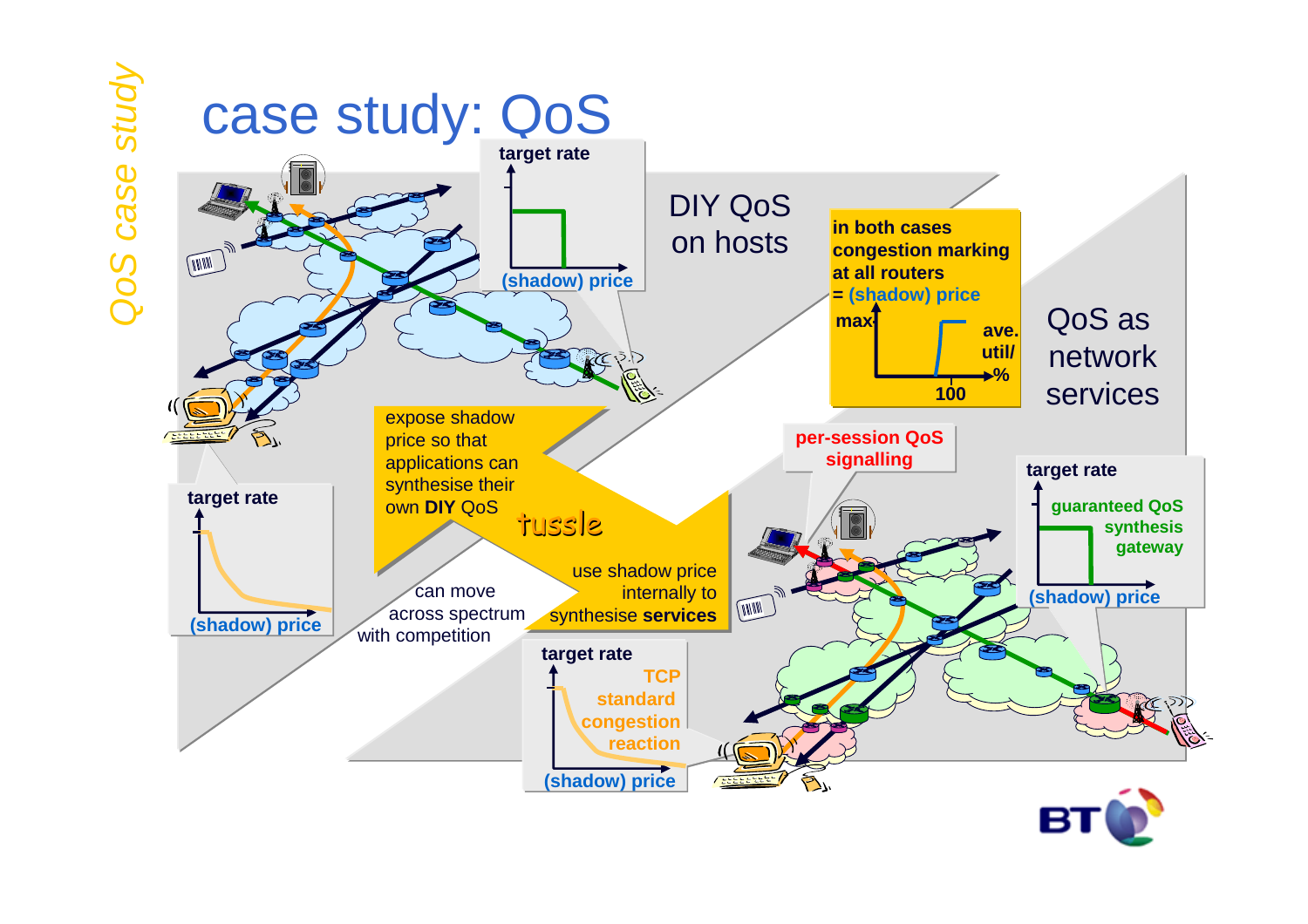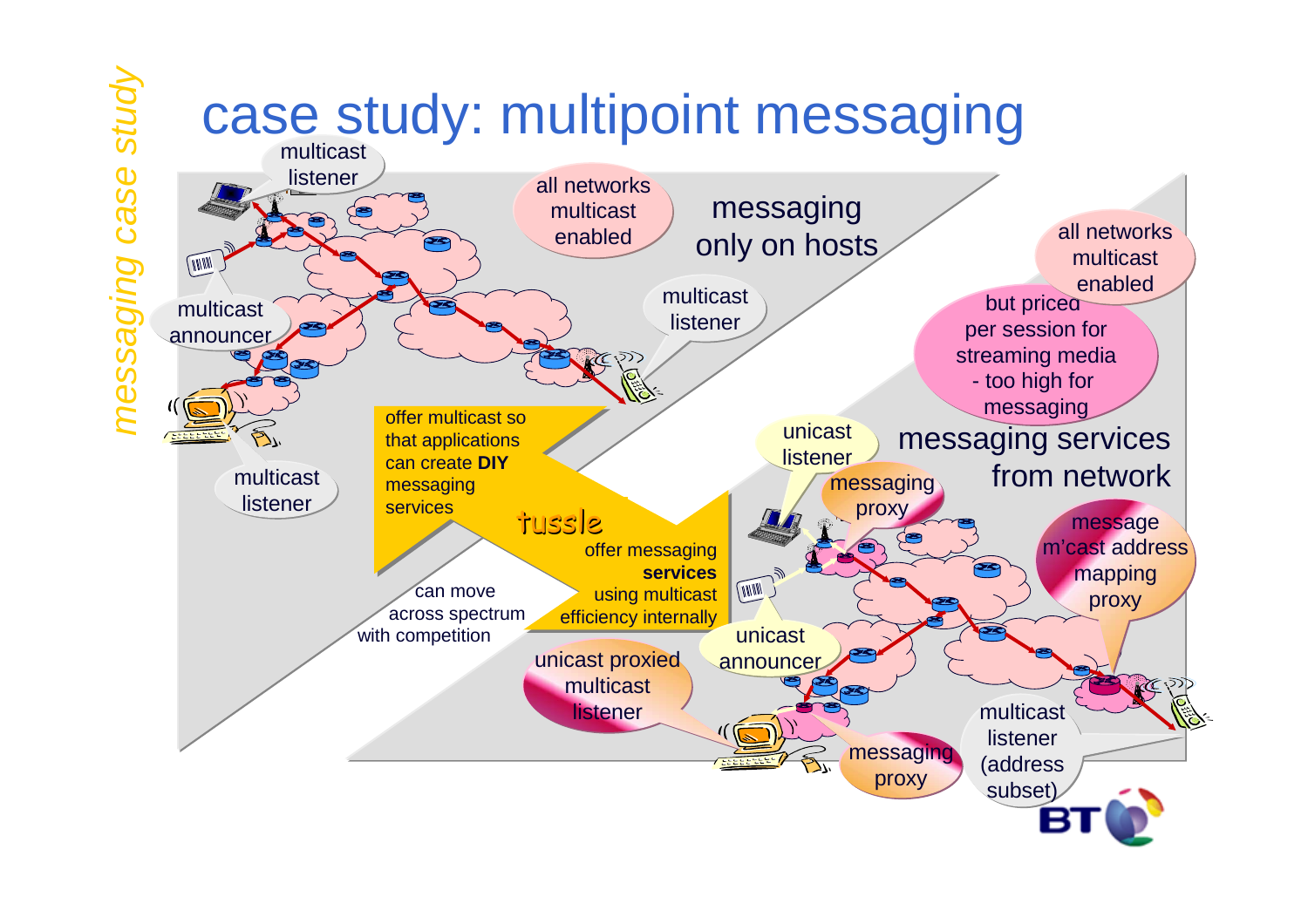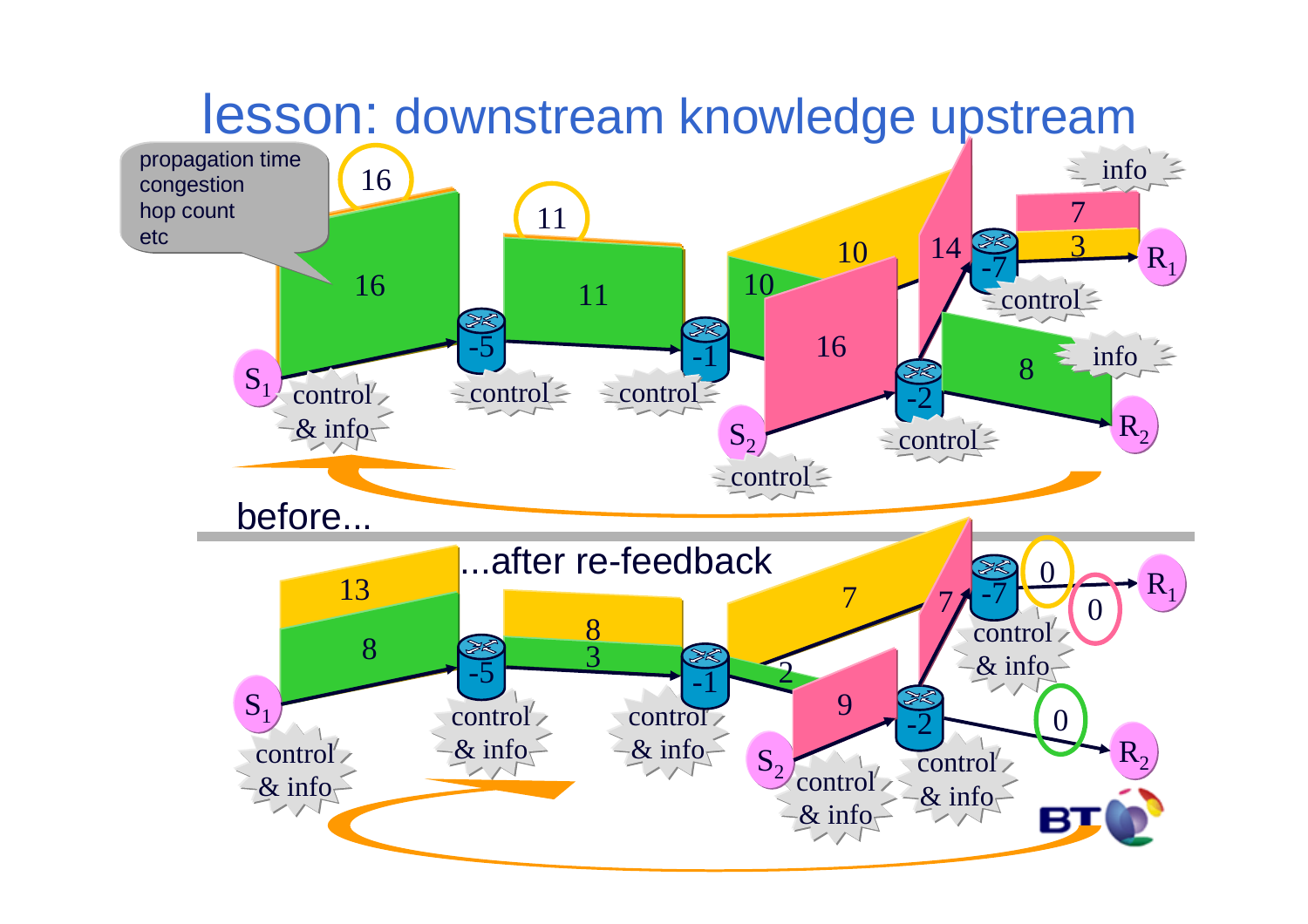## packet re-feedback

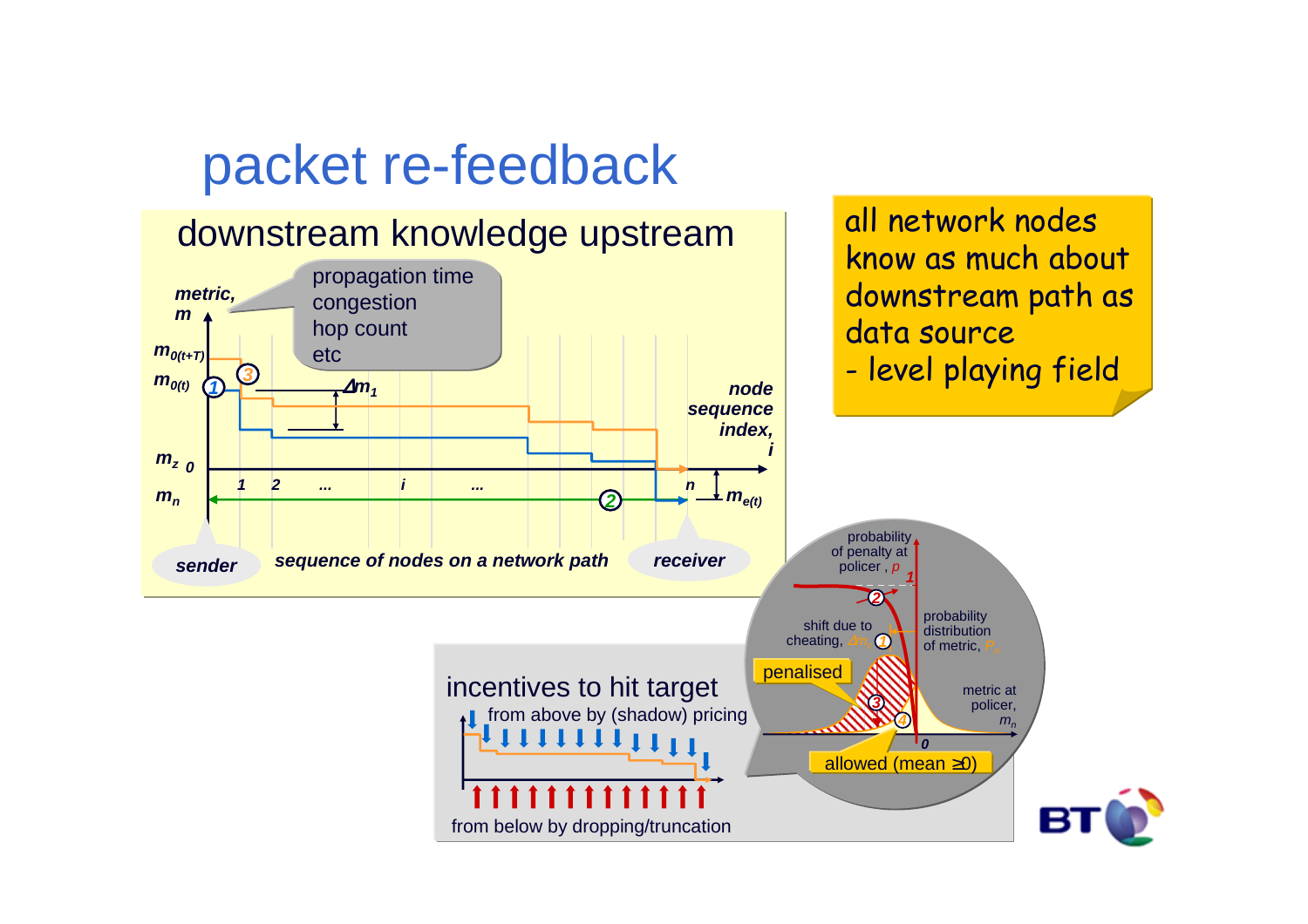#### control over control?

- control can migrate **network ownersservice providerscontent & applicsappliances**i- end<br>s u<mark>sers</mark>
- sell different control models to different markets
	- DIY and "do it for you" customers



- $\,$  can re-sell control package each time
- how to control where control is?
	- offering protocol response at a price 'switches on' its importance
- what controls where the control is?
	- market advantage, competition
	- regulation

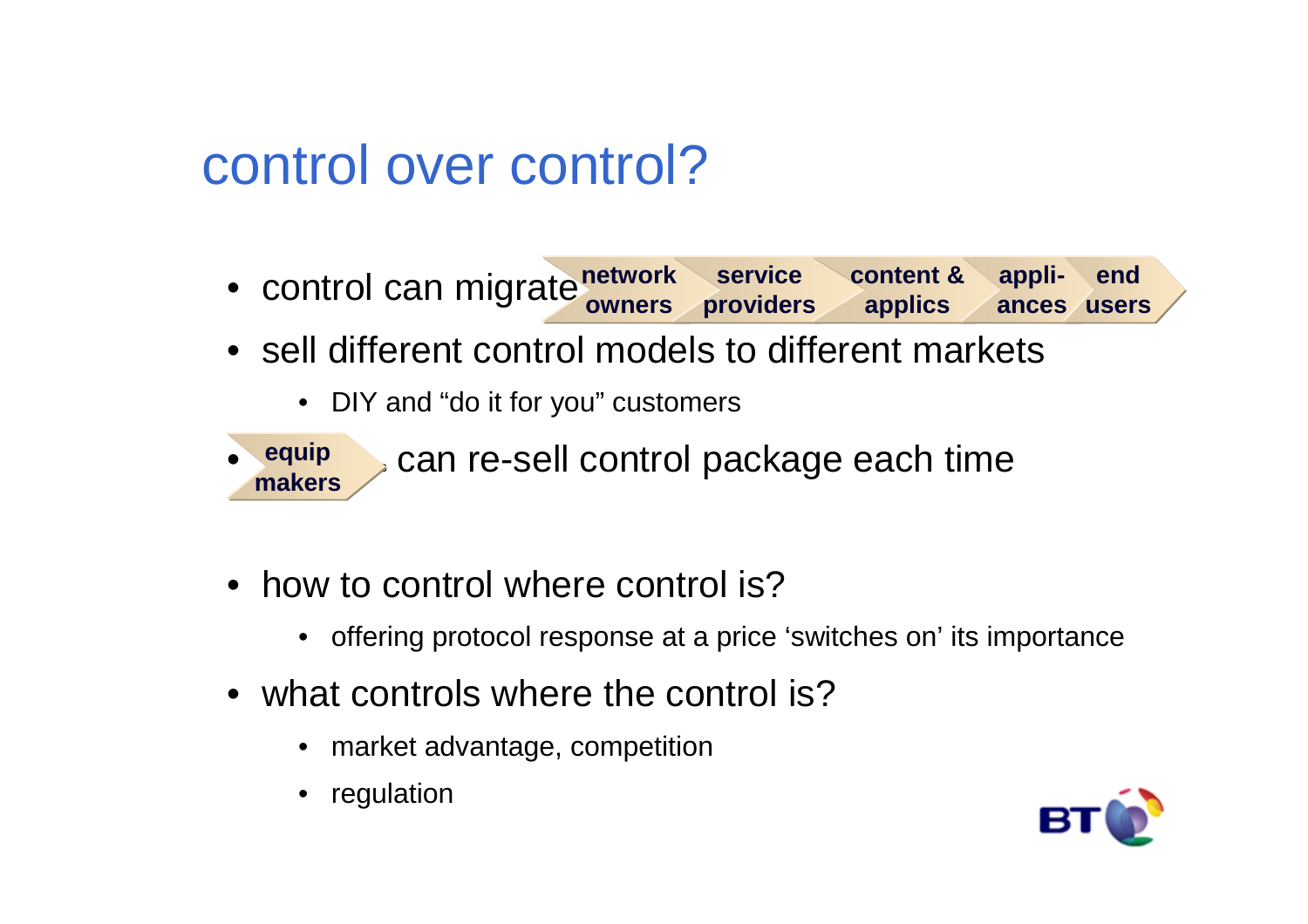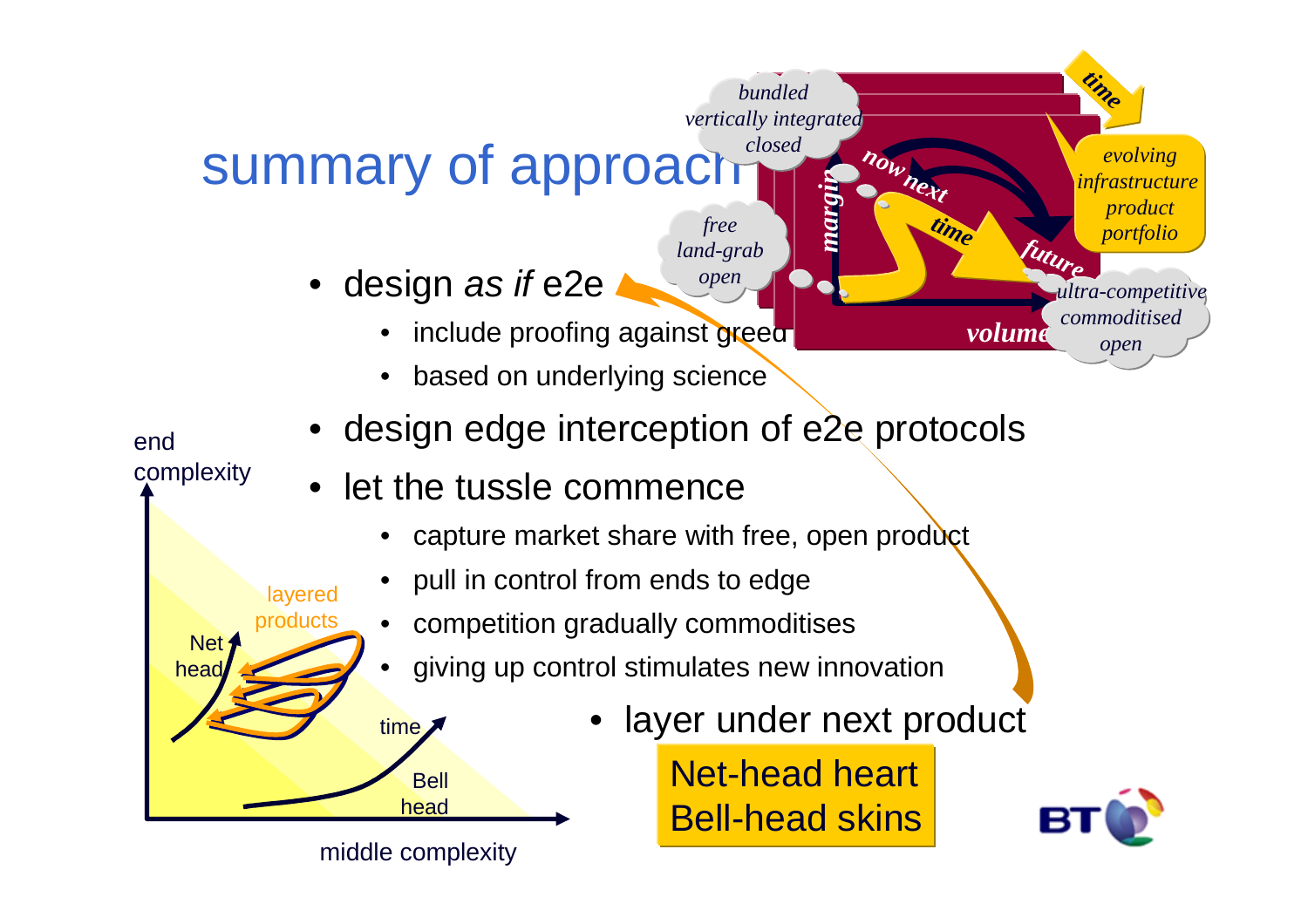#### research agenda implications

- pure technical research sometimes valid
- but often implicit commercial assumptions missed
- encourage articulation of commercial assumptions
- encourage multi-disciplinary research
	- at fundamental level, not just applications

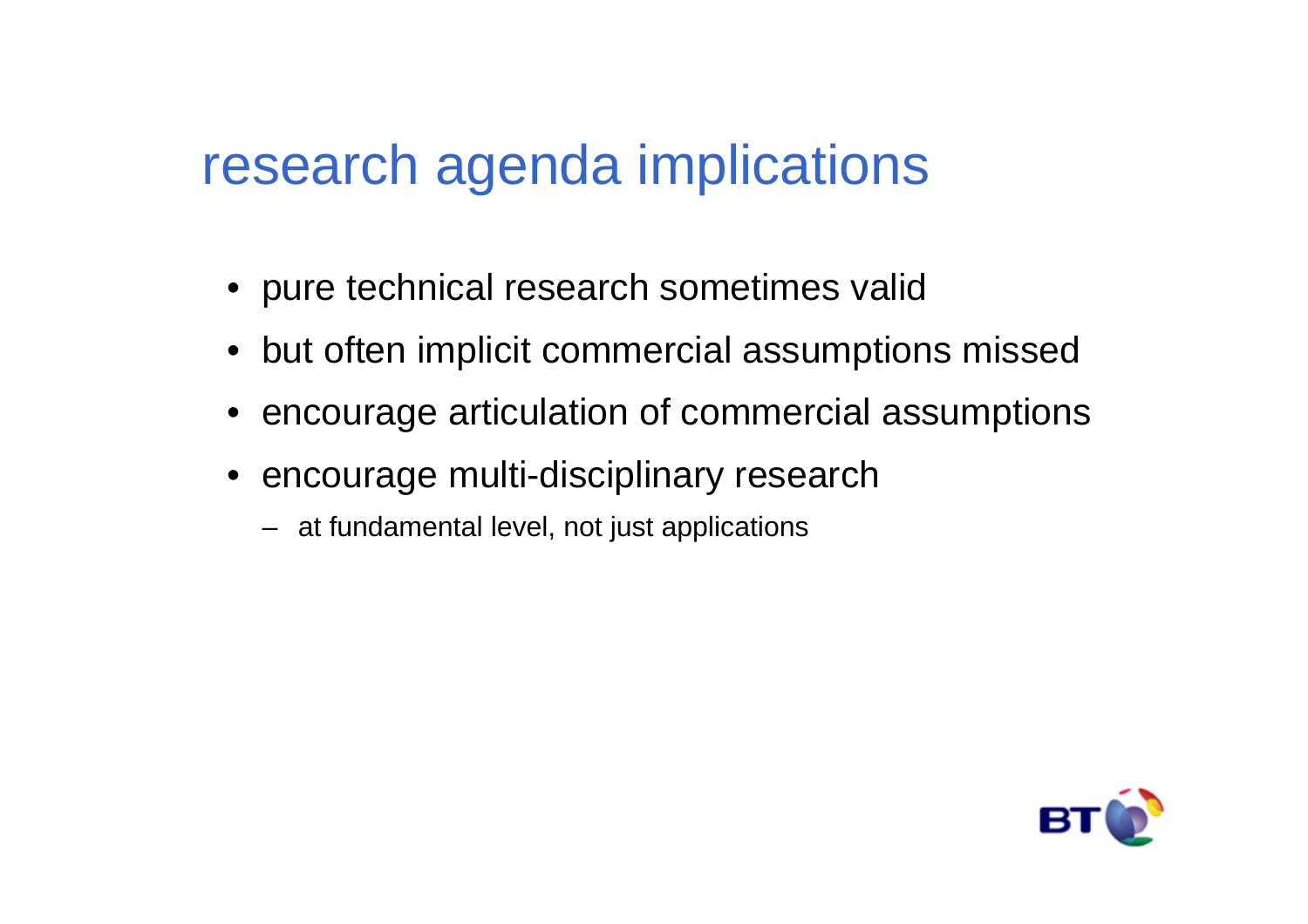# questions?

control over control

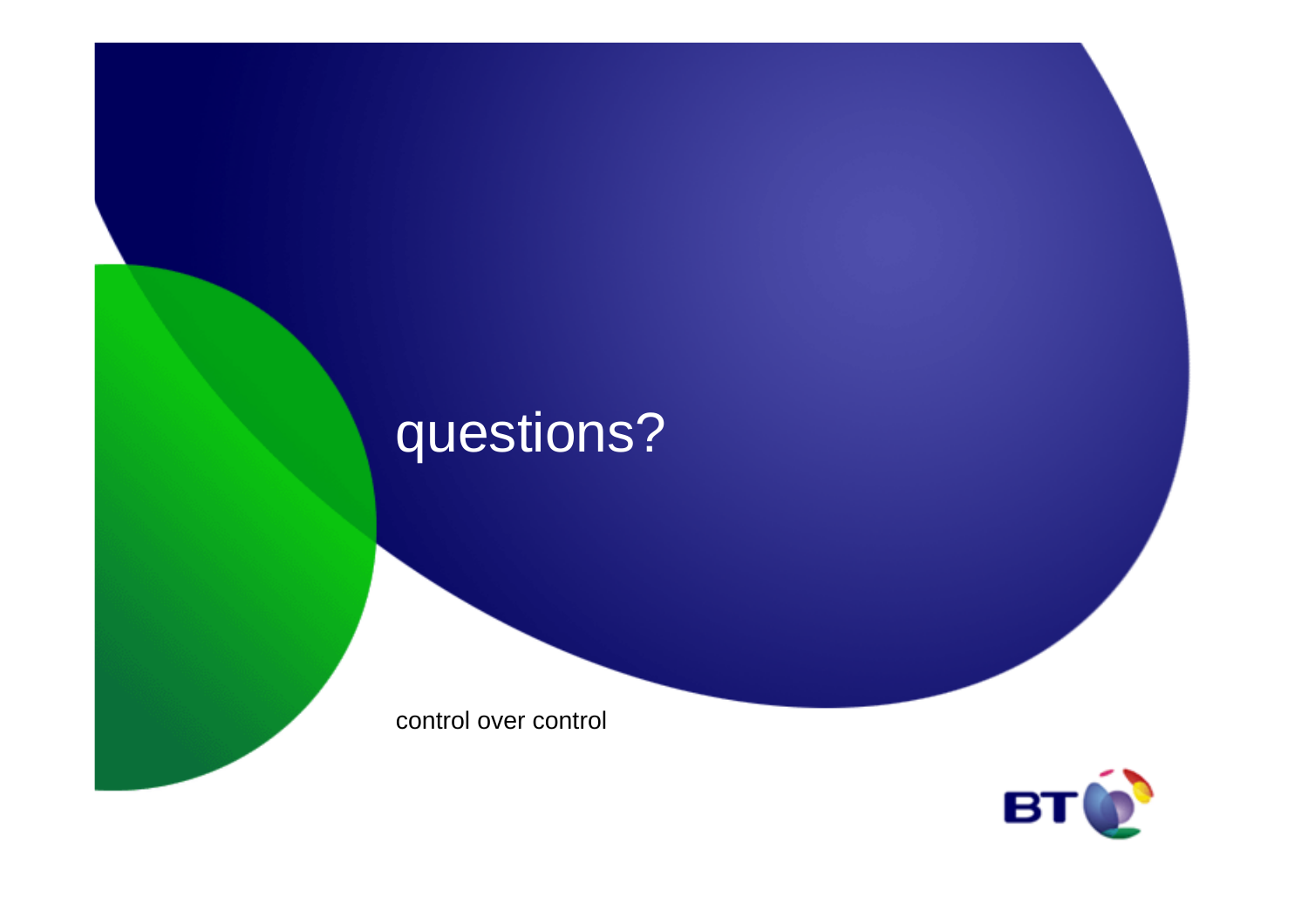#### further info

- •Bob.Briscoe@bt.com
- • [SaltzerReedClark84] Jerome H. Saltzer, David P. Reed, and David D. Clark, "End-to-end arguments in system design," ACM Transactions on Computer Systems, 2(4):277–288 (Nov 1984)
- • [GibbensKelly99] Richard J. Gibbens and Frank P. Kelly. Resource pricing and the evolution of congestion control. Automatica, 35, URL: http://www.statslab.cam.ac.uk/~frank/evol.html (1999)
- • [ClarkBlumenthal00] David Clark and Marjory Blumenthal, "Rethinking the design of the Internet: The end-to-end arguments vs. the brave new world," In Proc. Telecommunications Policy Research Conference (TPRC'00), URL: <u>http://www.tprc.org/abstracts00/rethinking.pdf</u> (Sep 2000)
- • [BradenClarkShenkerWroclawski00] Bob Braden, David Clark, Scott Shenker and John Wroclawski, "Developing a Next-Generation Internet Architecture," DARPA White paper, URL: http://www.isi.edu/newarch/DOCUMENTS/WhitePaper.pdf (Jul 2000)
- • [Briscoe02] Bob Briscoe, "M3I Architecture PtI: Principles" Deliverable 2 PtI, M3I Eu Vth Framework Project IST-1999-11429, URL: http://www.m3i.org/results/m3idel02\_1.pdf (Feb 2002)
- • [ClarkSollinsWroclawskiBraden02] David Clark, Karen Sollins, John Wroclawski and Robert Braden, "Tussle in Cyberspace: Defining Tomorrow's Internet," In: Proc. ACM SIGCOMM'02, Computer Communication Review 32 (4) URL: <u>http://www.acm.org/sigcomm/sigcomm2002/papers/tussle.pdf</u> (Aug 2002)

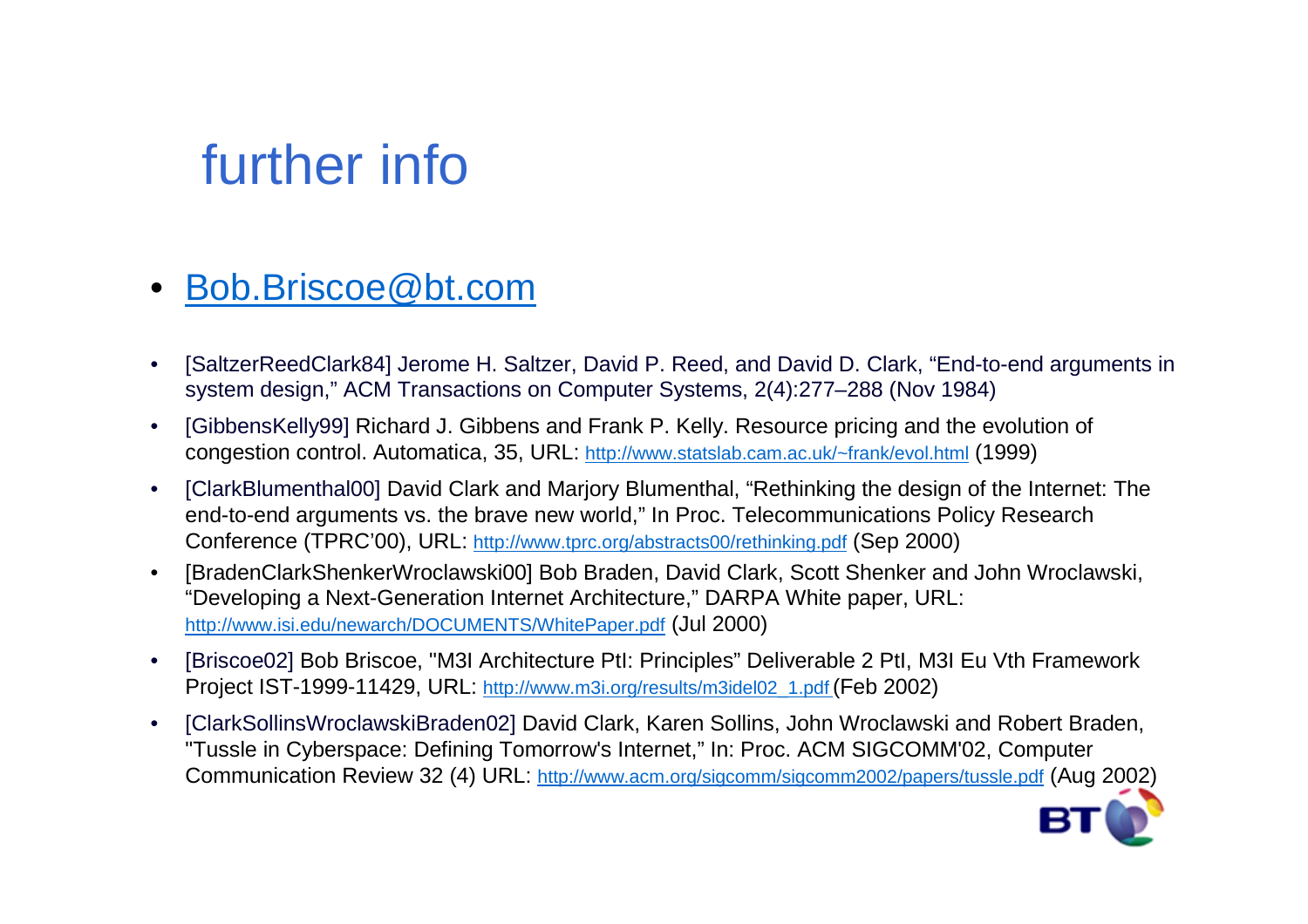#### discussion

- design for tussle is subtle
	- takes years of hindsight to get right
	- too late for early market advantage?
	- open, free land grab gives some breathing space
	- can tendering process cope with subtlety?
- does designing for commoditisation bring it forward?
	- is having no plan B more risky?
- parallels in Microsoft product evolution?
	- $\bullet$ BIOS, DOS, Win, COM, .NET, Office

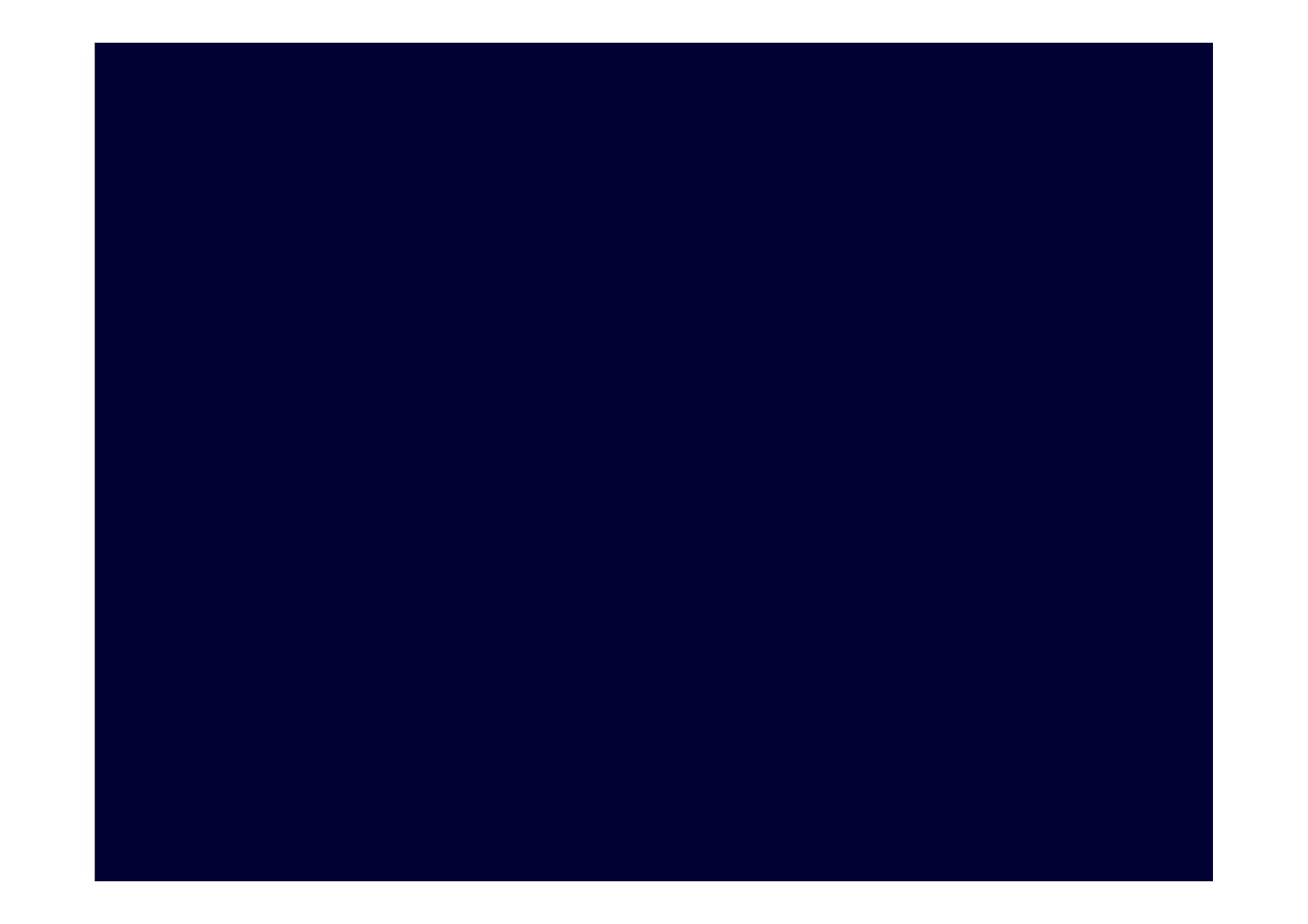#### spareslides

Bob Briscoe

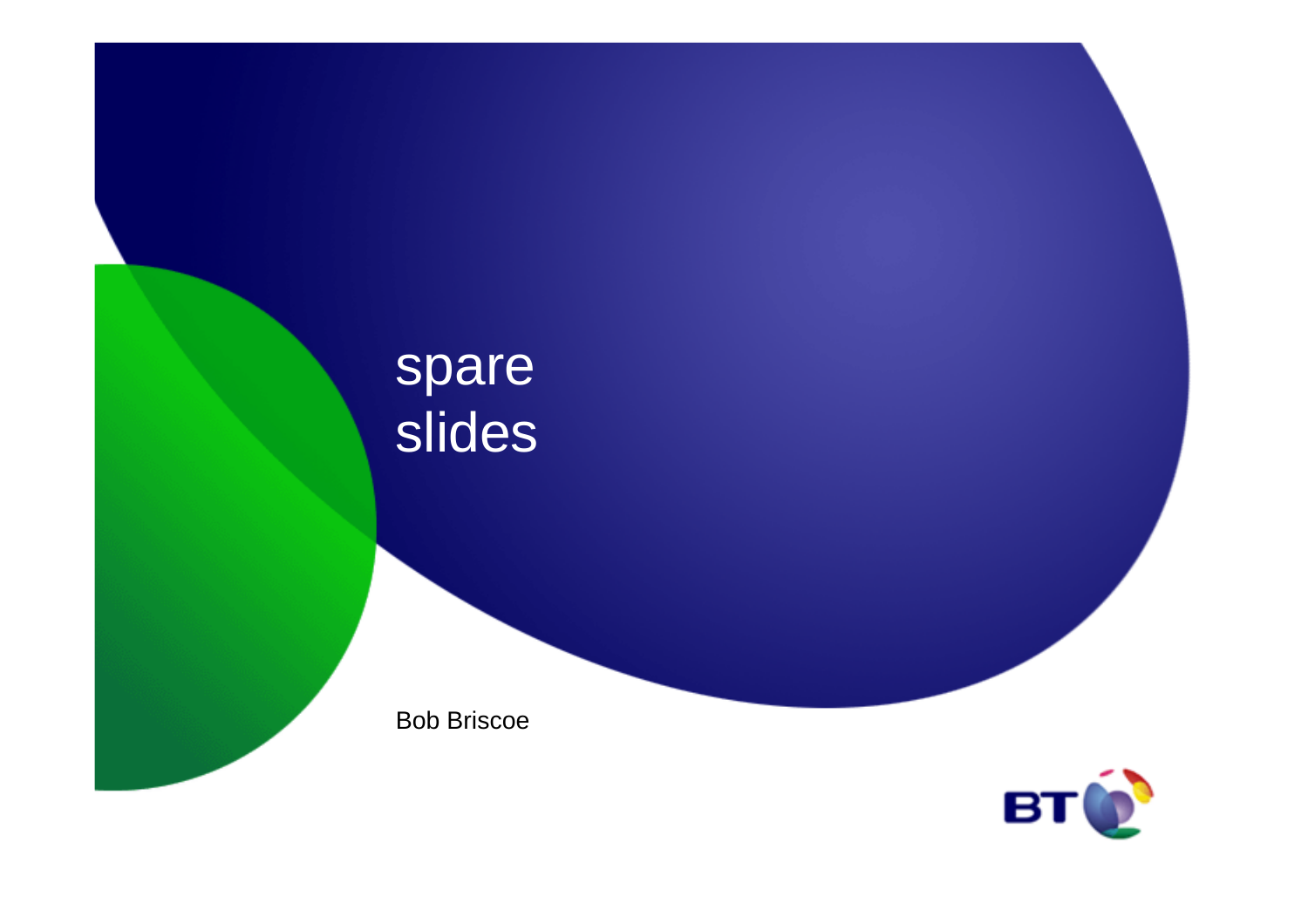#### seamless resource control

- **traditional (optional):** optimise ea subnet separatelye.g. Diffserv (open-loop)
- ☺ **new (required):** optimise all paths together

TITH





**QoS synthesised by theends (closed-loop)**